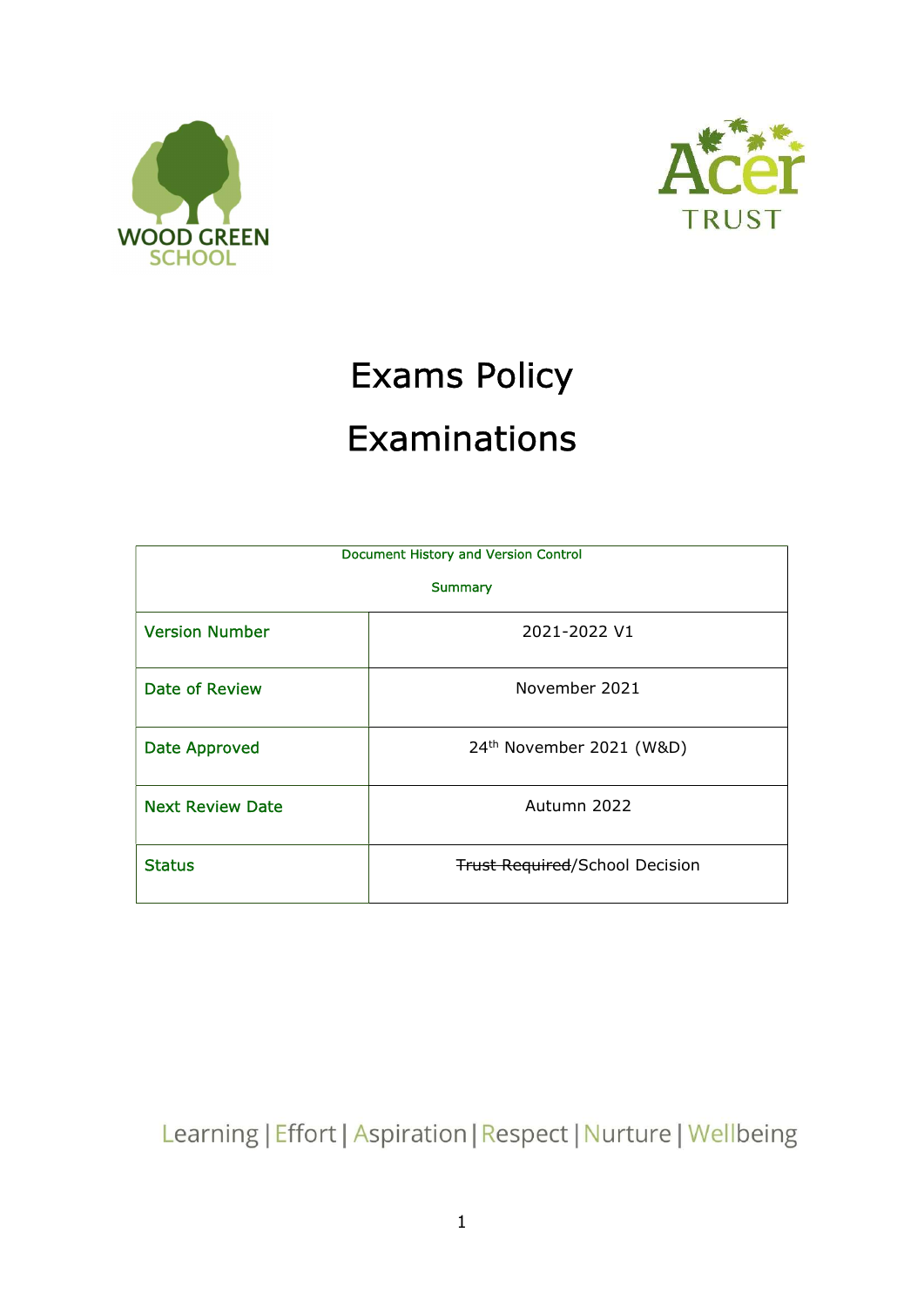# Key staff involved in the exams policy

| Role                                             | Name(s)       |
|--------------------------------------------------|---------------|
| <b>Head of Centre</b>                            | Rob Shadbolt  |
| Exams officer line<br>manager (Senior<br>leader) | David Askew   |
| Exams Manager                                    | Louisa Nutt   |
| <b>SENDCo</b>                                    | Alison Turton |
| Senior leader(s)                                 | Ian Goddard   |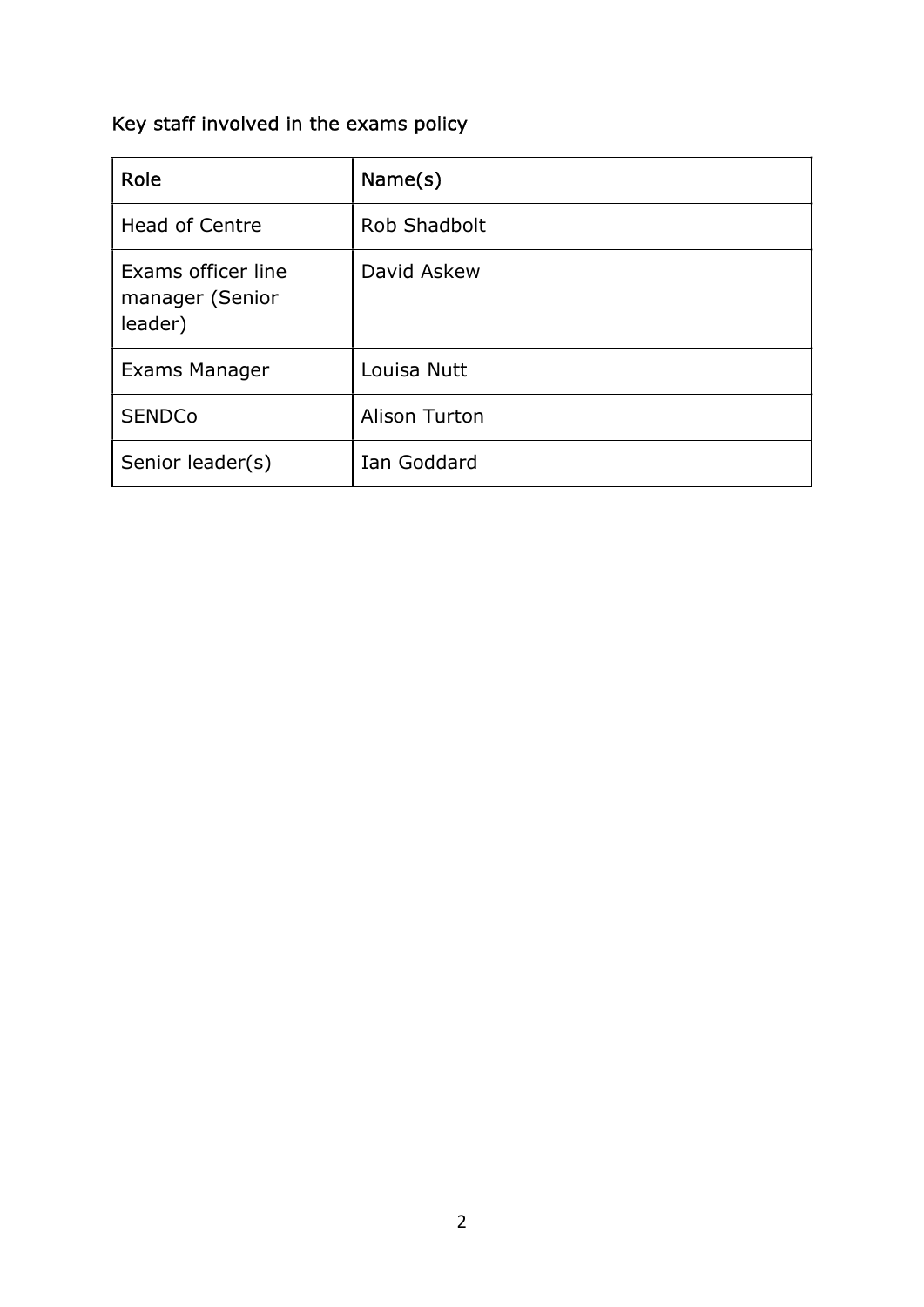# Contents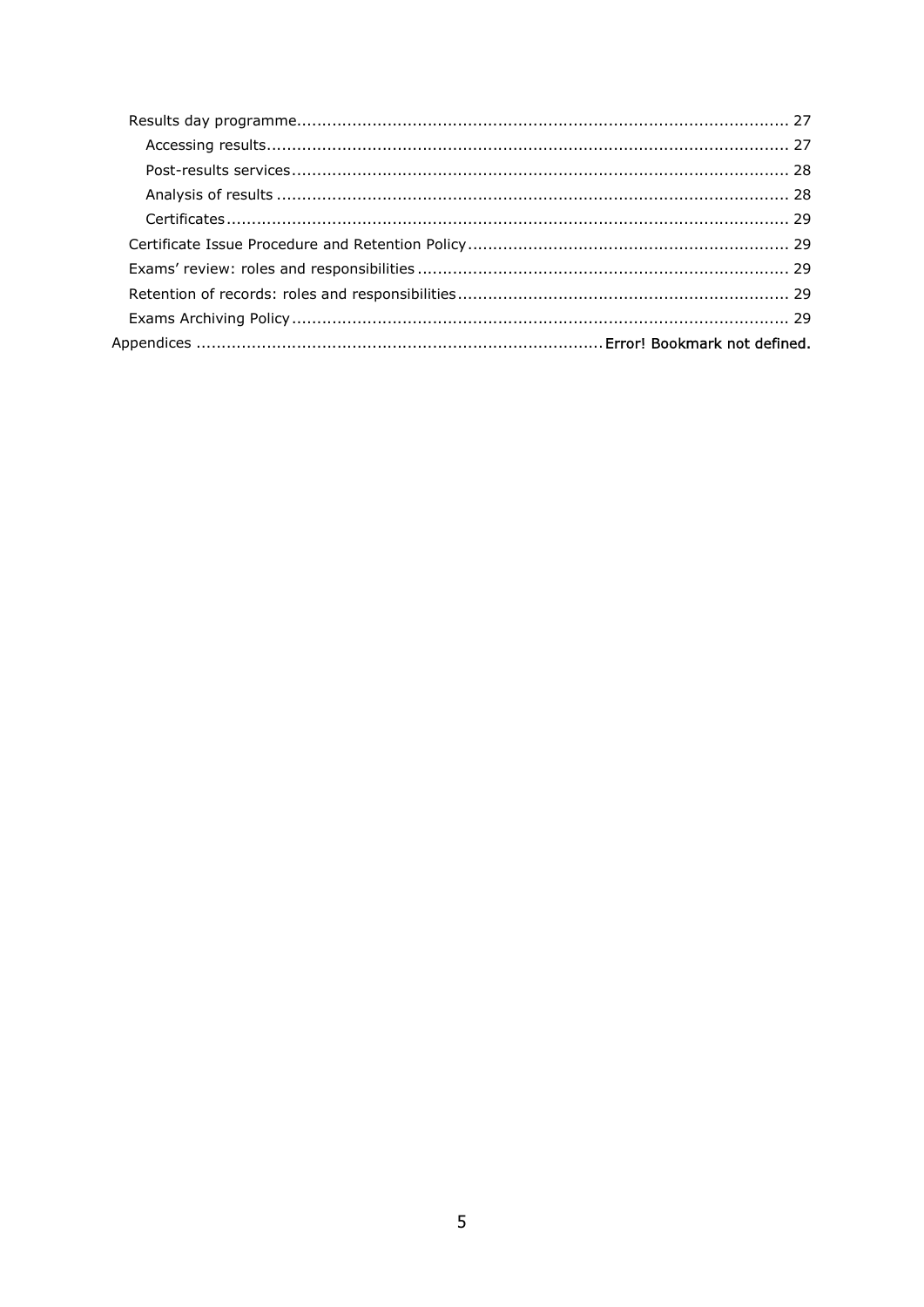## Purpose of the policy

The centre is committed to ensuring that the exams management and administration process is run effectively and efficiently and in compliance with the published JCQ regulations and Awarding Organisation requirements.

This exam policy will ensure that:

- all aspects of the centre's exam process is documented, supporting the exams contingency plan, and other relevant exams-related policies, procedures and plans are signposted to
- the workforce is well informed and supported
- all centre staff involved in the exams process clearly understand their roles and responsibilities
- all exams and assessments are conducted according to JCQ and Awarding Organisation regulations, guidance and instructions, thus maintaining the integrity and security of the exam/assessment system at all times
- exam candidates understand the exams process and what is expected of them

This policy is reviewed annually to ensure ways of working in the centre are accurately reflected and that exams and assessments are conducted to current JCQ (and Awarding Organisation) regulations, instructions and guidance.

This policy will be communicated to all relevant centre staff, as an agenda item at the appropriate meeting by SLT.

## Roles and responsibilities overview

The Head of Centre is the individual who is accountable to the Awarding Organisations for ensuring that the centre is always compliant with the published JCQ regulations and Awarding Organisation requirements to ensure the security and integrity of the examinations/assessments.

The Exams Manager is the person appointed by the Head of Centre to act on behalf of, and be the main point of contact for, the centre in matters relating to the general administration of Awarding Organisation examinations and assessments.

The Head of Centre may not appoint themselves as the examinations officer. A head of centre and an examinations officer are two distinct and separate roles. (GR, section 2)

#### Head of Centre

- Understands the contents, refers to and directs relevant centre staff to annually updated JCQ publications including:
	- o General Regulations for Approved Centres (GR)
	- o Instructions for Conducting Examinations (ICE)
	- o Access Arrangements and Reasonable Adjustments (AA)
	- o Suspected Malpractice Policies and Procedures (SM)
	- o Instructions for conducting non-examination assessments (NEA) (and the instructions for conducting coursework)
	- A quide to the special consideration process (SC)
- Ensures the centre has appropriate accommodation to support the size of the cohorts being taught including appropriate accommodation for candidates requiring access arrangements for exams and assessments

#### National Centre Number Register

- Takes responsibility for confirming, on an annual basis, that they are both aware of and adhering to the latest version of the JCQ's regulations. This confirmation is managed as part of the National Centre Number Register (NCNR) annual update
- Understands that this responsibility cannot be delegated to a member of the senior leadership team or the Exams Manager, and acknowledges that failure to respond to the NCNR annual update, and/or the head of centre's declaration, will result in:
	- o the centre status being suspended
	- o the centre not being able to submit examination entries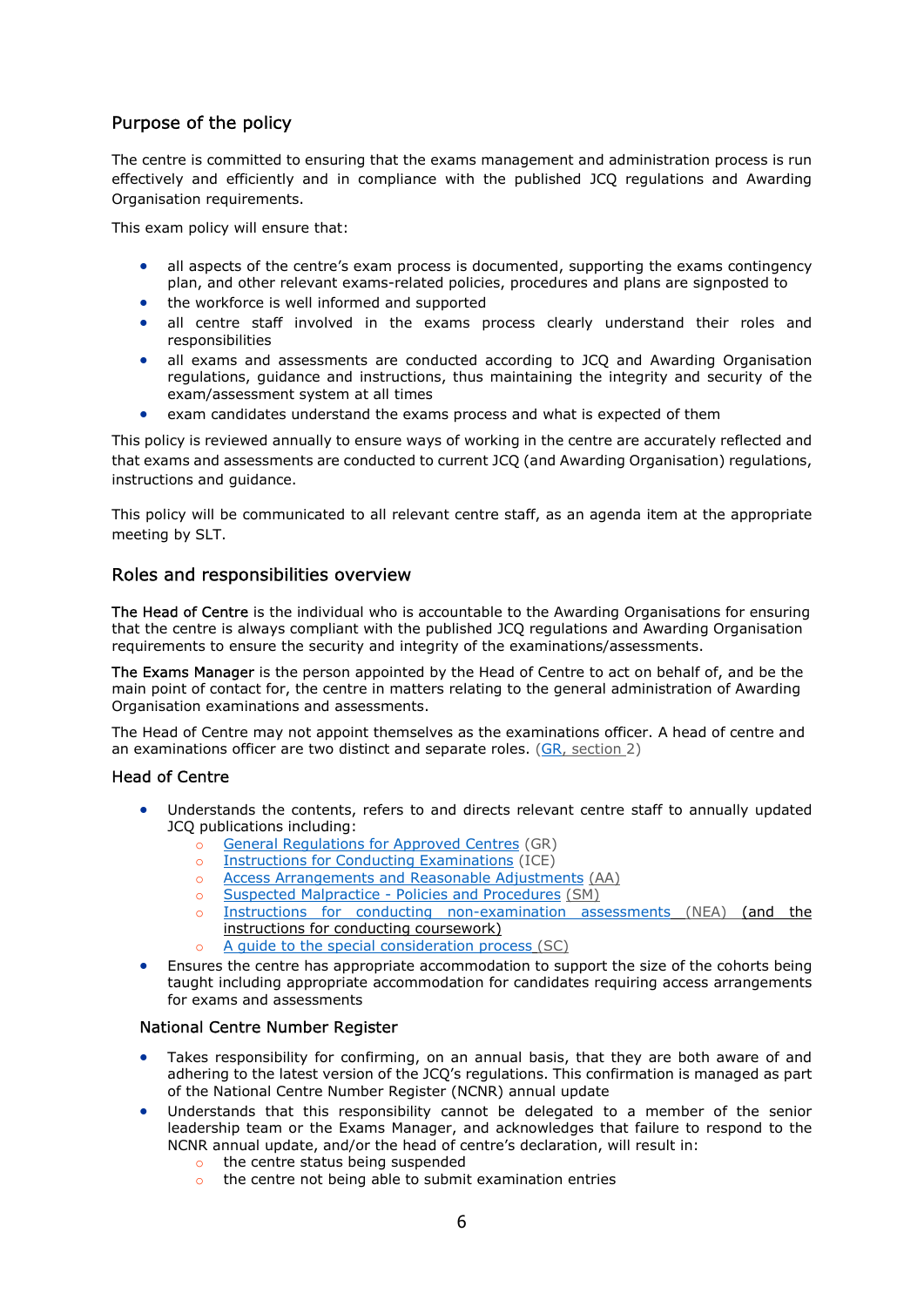- o the centre not receiving or being able to access question papers
- and ultimately, Awarding Organisations could withdraw their approval of the centre

#### Recruitment, selection and training of staff

- Retains a workforce of an appropriate size and competence, including sufficient managerial and other resource, to undertake the delivery of the qualification as required by an Awarding Organisation. This includes taking reasonable steps to ensure occupational competence where this is required for the assessment of specific qualifications
- Provides fully qualified teachers to mark non-examination assessments, and/or fully qualified assessors for the verification of centre-assessed components
- Enables the relevant senior leader(s), the Exams Manager (EM) and the SENDCo to receive appropriate training and support in order to facilitate the effective delivery of examinations and assessments within the centre, and ensure compliance with the published JCQ regulations
- Appoints a SENDCo who will determine appropriate arrangements for candidates with learning difficulties and disabilities

#### Internal governance arrangements

 Has in place a written escalation process should the Head of Centre, or a member of the senior leadership team with oversight of examination administration, be absent

#### Escalation Process

In the event of the absence of the head of centre or the member of senior leadership with oversight of examination administration, responsibility for implementing JCQ regulations and requirements relating to activity prior to examinations will be escalated to:

- (1) David Askew (oversight of exams)
- (2) Robert Shadbolt (HoC)
- (3) Ian Goddard (Senior Leader)

JCQ guidelines will be followed as outlined in this policy.

- Has in place a member of the senior leadership team who will provide support and guidance to the examinations officer and ensure that the integrity and security of examinations and assessments is maintained throughout an examination series
- Ensures centre staff undertake key tasks within the exams process and meet internal deadlines set by the EM
- Makes sure that a teacher, a tutor or a senior member of centre staff who teaches the subject being examined, is not an invigilator during the examination

#### Delivery of qualifications

- Delivers qualifications, as required by the Awarding Organisation, in accordance with relevant equality legislation. This includes but is not limited to ensuring that qualifications are made available to all candidates capable of undertaking them and seeking reasonable adjustments for disabled candidates
- Enables candidates to receive sufficient and up to date laboratory experience, or relevant training where required by the subject concerned
	- Where/if using a third party to deliver any part of a qualification at the centre:
		- o maintains oversight of, and responsibility for, the delivery of the qualification in accordance with JCQ regulations and Awarding Organisation requirements
		- $\circ$  has in place a written agreement with the third party ensuring that a copy of the written agreement is available for inspection if requested by the Awarding **Organisation**

#### Public liability

 Complies with local health and safety rules which are in place and that the centre is adequately covered for public liability claims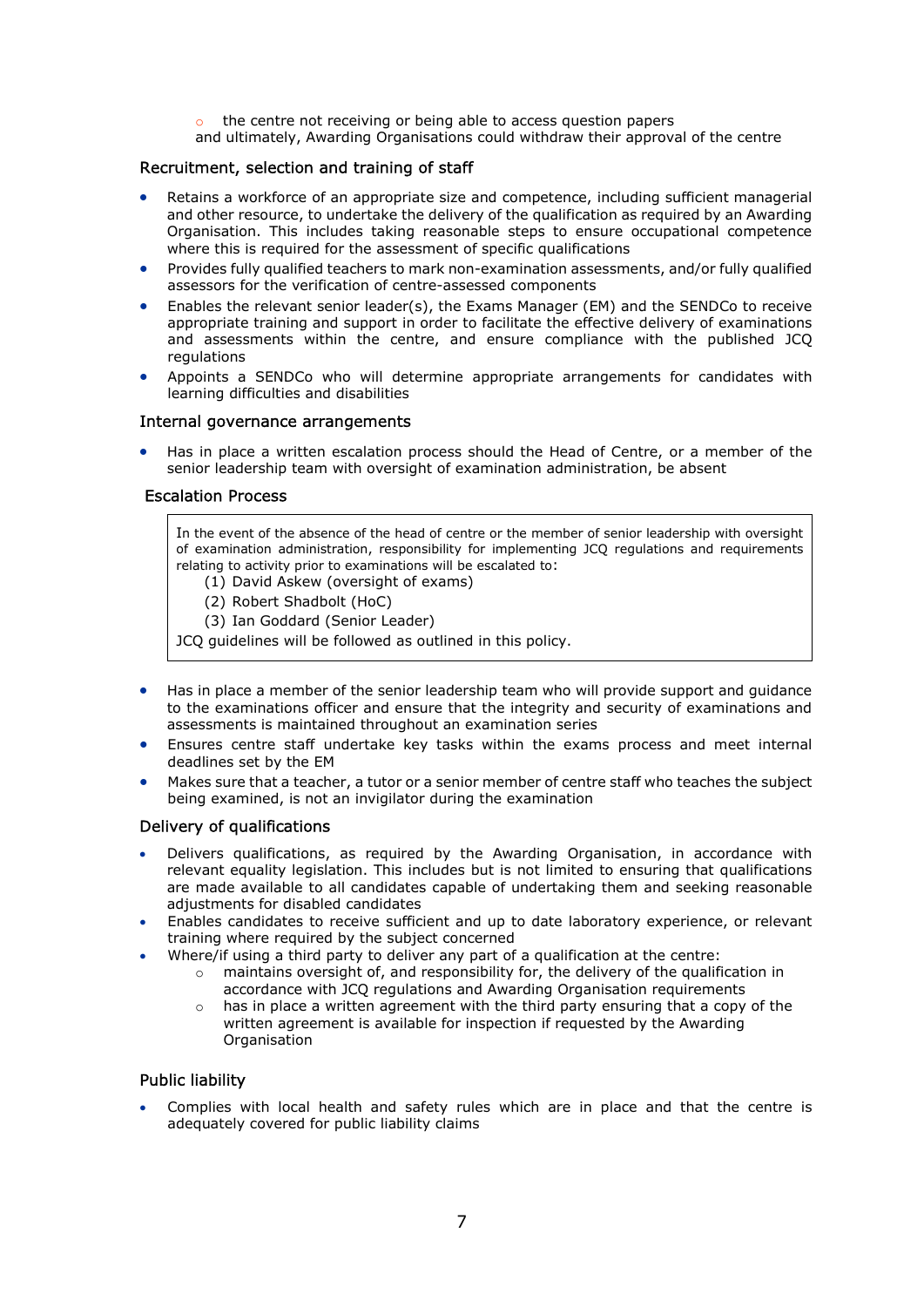#### Security of assessment materials

- Takes all reasonable steps to maintain the integrity of the examinations/assessments, including the security of all assessment materials, by ensuring:
	- the location of the centre's secure storage facility in a secure room solely assigned to examinations for the purpose of administering secure examination materials
	- the secure room only contains exam-related material
	- $\circ$  there are between two and six keyholders only, each of whom must fully understand their responsibilities as a key holder to the secure storage facility
	- o access to the secure room and secure storage facility is restricted to the authorised two to six keyholders and staff named and approved by the Head of Centre are accompanied by a keyholder at all times
	- o appropriate arrangements are in place to ensure that confidential materials are only handed over to authorised members of centre staff
	- o the relevant Awarding Organisation is immediately informed if the security of question papers or confidential supporting instructions is put at risk
	- $\circ$  that when it is permitted to remove question papers from secure storage, and to avoid potential breaches of security, arrangements are in place to carefully check and record that the correct question paper packets are opened
- Makes arrangements to receive, check and store question papers and examination material safely and securely at all times and for as long as required in accordance with the current JCQ publication Instructions for conducting examinations
- Makes arrangements to receive and issue material received from the Awarding Organisations to staff and candidates, and notify them of any advice and instructions relevant to the examinations and assessments
- Allows candidates access to relevant pre-release materials on, or as soon as possible after, the date specified by the Awarding Organisations
- Through taking an ethical approach and working proactively to avoid malpractice among students and staff takes all reasonable steps to prevent the occurrence of any malpractice/ maladministration before, during the course of and after examinations have taken place
- Ensures any person involved in administering, teaching or completing examinations/assessments is advised that where malpractice is suspected, or alleged, personal data about them will be provided to the Awarding Organisation (or organisations) whose examinations/assessments are involved. Personal data about them may also be shared with other Awarding Organisations, the qualifications regulator or professional Organisations in accordance with the JCQ publication Suspected malpractice - Policies and procedures
- Ensures irregularities are investigated and informs the Awarding Organisations of any cases of alleged, suspected or actual incidents of malpractice or maladministration, involving a candidate or a member of staff, are reported to the Awarding Organisation immediately
- Ensures risks to the exam process are assessed and appropriate risk management processes/contingency plans are in place (that allow the senior leadership team to act immediately in the event of an emergency or staff absence)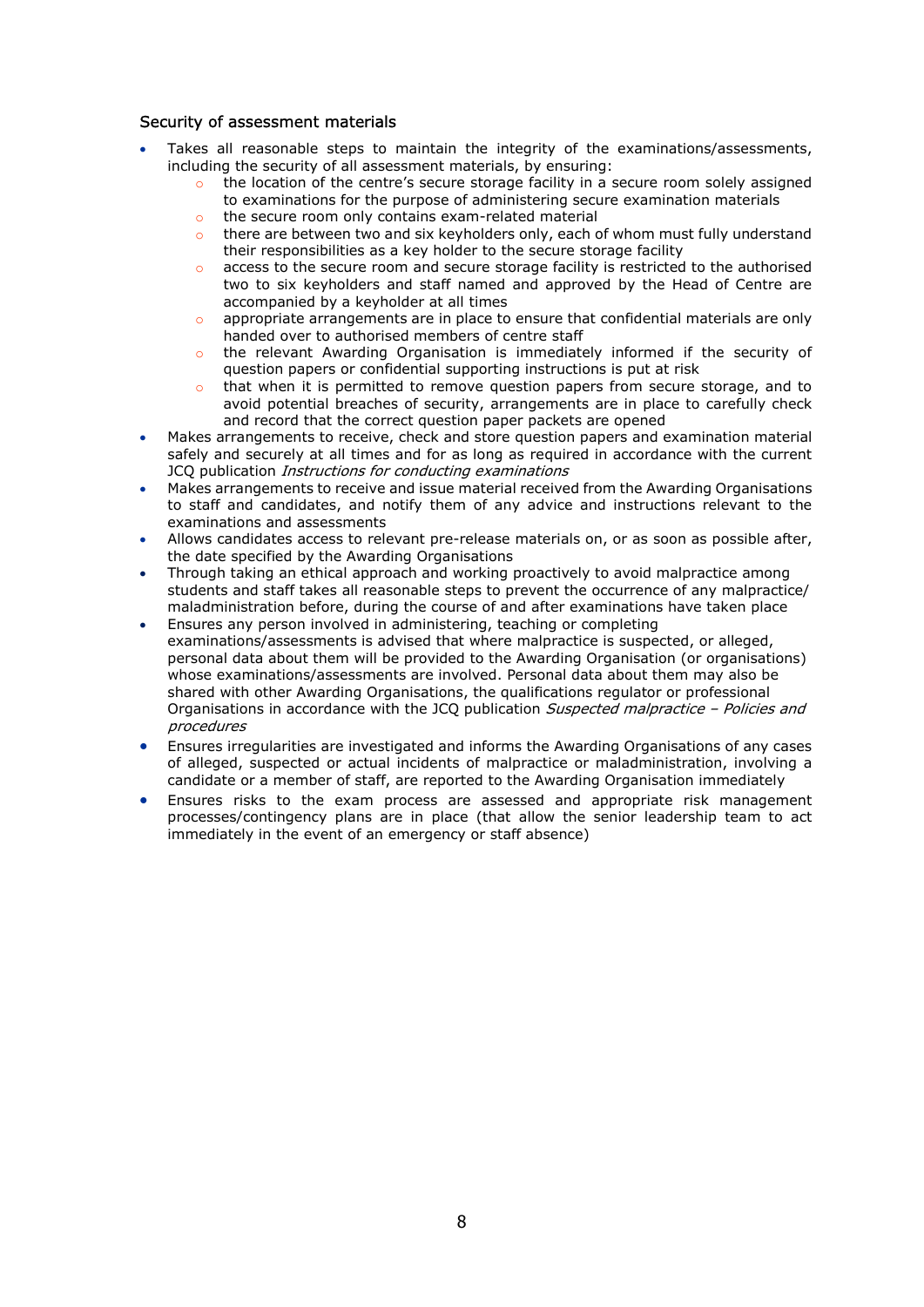#### Exam Contingency Plan

Link to Contingency Policy (Exams)

#### Lockdown Policy (Exams)

Link to Lockdown Policy (Exams)

 Ensures required internal appeals procedures are in place and drawn to the attention of candidates and (where relevant) their parents/carers

#### Internal Appeals Procedure

Link to NEA and Internal Appeals Procedure

 Ensures the centre's equalities policy demonstrating the centre's compliance with relevant legislation is in place and details the processes followed in respect of identifying the need for, requesting and implementing access arrangements

#### Equalities Policy (Exams)

Link to Equalities Policy (Exams)

 Ensures a complaints and appeals procedure covering general complaints regarding the centre's delivery or administration of a qualification is in place and drawn to the attention of candidates and their parents/carers

#### Complaints and Appeals Procedure (Exams)

Link to Complaints and Appeals Procedure (Exams)

 Ensures the centre has a child protection/safeguarding policy in place, including Disclosure and Barring Service (DBS) clearance, which satisfies current legislative requirements

#### Child Protection/Safeguarding Policy (Exams)

Link to Wood Green School Safeguarding Policy

 Ensures the centre has a data protection policy in place that complies with General Data Protection Regulation and Data Protection Act 2018 regulations

#### Data Protection Policy (Exams)

Link to Wood Green School Data Protection Policy

 Ensures the centre has documented processes in place relating to access arrangements and reasonable adjustments

#### Access Arrangements Policy

Link to Access Arrangements Policy

#### Conflicts of interest

- Ensures the relevant awarding Organisations are informed before the published deadline for entries for each examination series of any potential conflict of interest where
	- o a member of centre staff is taking a qualification at the centre which includes internally assessed components/units (taking at the centre as a last resort where unable to find an alternative centre)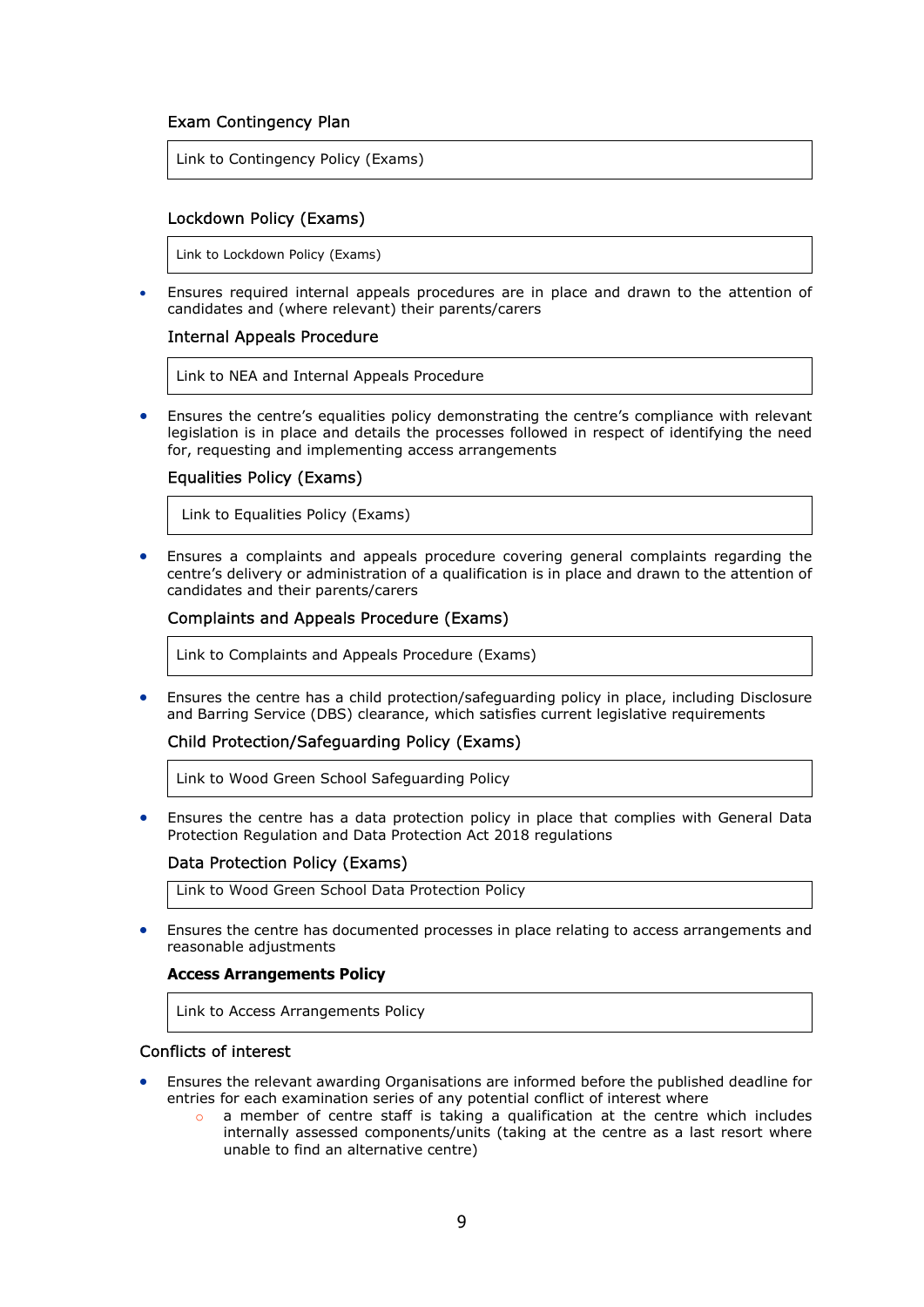- a candidate is being taught and prepared for a qualification which includes internally assessed components/units by a member of centre staff with close relationship to the candidate
- Maintains clear records that confirm the measures taken/protocols in place to mitigate any potential risk to the integrity of the qualifications affected by the above, and where
	- a member of exams office staff has a close relationship to a candidate being entered for exams and assessments at the centre or at another centre
	- a member of centre staff is taking a qualification at the centre which does not include internally assessed components/units (taking at the centre as a last resort where unable to find an alternative centre)
	- o a member of centre staff is taking a qualification at another centre

#### Conflicts of Interest Procedure (Exams)

- A MS form, including conflict of interest for exams, is created by the HR Manager and distributed to all staff via the Daily Staff News at the beginning of each academic year
- Staff are expected to complete this form by a given deadline
- The HR Manager holds the results electronically and any conflicts of interests for exams are emailed to the EM
- The EM holds conflicts of interest on file which is accessible during an inspection
- Any new members of staff starting during the academic year are requested to complete the MS form upon their arrival
- The conflict of interests for exams are updated as necessary
- Ensures other relevant centre staff where they may be involved in the receipt and dispatch of confidential exam materials are briefed on the requirements for maintaining the integrity and confidentiality of the exam materials
- Ensures members of centre staff do not forward emails and letters from Awarding Organisation or JCQ personnel without prior consent to third parties or upload such correspondence onto social media sites and applications
- Ensures members of centre staff do not advise parents/candidates to contact Awarding Organisations/JCQ directly nor provide them with addresses/email addresses of Awarding Organisation examining/assessment personnel or JCQ personnel

#### Centre inspections

- Co-operates with the JCQ Centre Inspection Service, an Awarding Organisation or a regulatory authority when subject to an inspection, an investigation or an unannounced visit, and takes all reasonable steps to comply with all requests for information or documentation made by an Awarding Organisation or regulatory authority as soon as is practical
- Allows all venues used for examinations and assessments, paperwork and secure storage facilities to be open to inspection
- Understands the JCQ Centre Inspector will identify him/herself with a photo ID card and must be accompanied throughout his/her tour of the premises, including inspection of the centre's secure storage facility

#### Exams Manager

- Understands the contents of annually updated JCQ publications including:
	- o General Regulations for Approved Centres
	- o Instructions for Conducting Examinations
	- o Suspected Malpractice Policies and Procedures
	- o Post-results services (PRS)
	- o A guide to the special consideration process
- Completes/submits the National Centre Number Register annual update (administered on behalf of the JCQ member Awarding Organisations by OCR https://ocr.org.uk/administration/ncn-annual-update/) by the end of October each year
- Is familiar with the contents of annually updated information from Awarding Organisations on administrative procedures, key tasks, key dates and deadlines
- Ensures key tasks are undertaken and key dates and deadlines met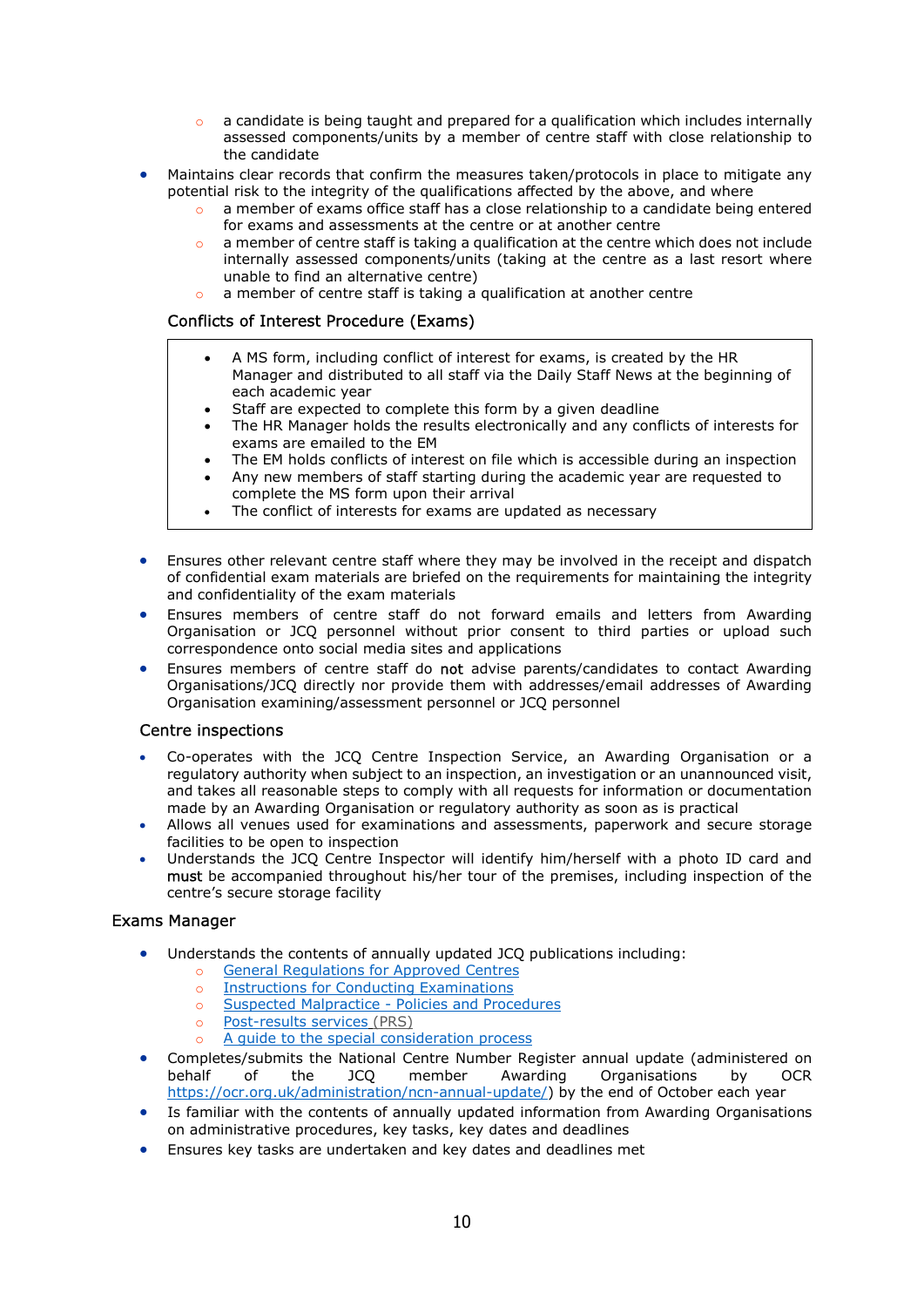- Recruits, trains and deploys a team of internal/external invigilators; appoints lead invigilators, as required and keeps a record of the content of training provided to invigilators for the required period
- Works with the SENDCo to ensure invigilators supervising access arrangement candidates and those acting as a facilitator supporting access arrangement candidates fully understand the respective role and what is and what is not permissible in the exam room
- Supports the Head of Centre in ensuring that Awarding Organisations are informed (where required) of any conflict of interest declared by members of centre staff and in maintaining records that confirm the measures taken/protocols in place to mitigate any potential risk to the integrity of the qualifications affected before the published deadline for entries for each examination series
- Briefs other relevant centre staff where they may be involved in the receipt and dispatch of confidential exam materials on the requirements for maintaining the integrity and confidentiality of the exam materials

## Senior Leaders

- Are familiar with the contents, refer to and direct relevant centre staff to annually updated JCQ publications including:
	- o General Regulations for Approved Centres
	- o Instructions for Conducting Examinations
	- o Access Arrangements and Reasonable Adjustments
	- o Suspected Malpractice Policies and Procedures
	- o Instructions for conducting non-examination assessments (and the instructions for conducting coursework)
		- A guide to the special consideration process

## Special Educational Needs Co-ordinator (SENDCo)

- Understands the contents, refers to and directs relevant centre staff to annually updated JCQ publications including:
	- Access Arrangements and Reasonable Adjustments
- Leads on the access arrangements and reasonable adjustments process (referred to in this policy as 'access arrangements')
- If not the qualified access arrangements assessor, works with the person appointed, on all matters relating to assessing candidates and ensures the correct procedures are followed
- Presents when requested by a JCQ Centre Inspector, evidence of the assessor's qualification

#### Senior Leaders

- Ensure teaching staff undertake key tasks, as detailed in this policy, within the exams process (exam cycle) and meet internal deadlines set by the EM and SENDCo
- Ensure teaching staff keep themselves updated with Awarding Organisation subject and teacher-specific information to confirm effective delivery of qualifications
- Ensure teaching staff attend relevant Awarding Organisation training and update events

#### Teaching staff

- Undertake key tasks, as detailed in this policy, within the exams process and meet internal deadlines set by the EM and SENDCo
- Keep updated with Awarding Organisation subject and teacher-specific information to confirm effective delivery of qualifications
- Attend relevant Awarding Organisation training and update events

#### **Invigilators**

- Attend/undertake training, update, briefing and review sessions as required
- Provide information as requested on their availability to invigilate
- Sign a confidentiality and security agreement and confirm whether they have any current maladministration/malpractice sanctions applied to them

## Reception staff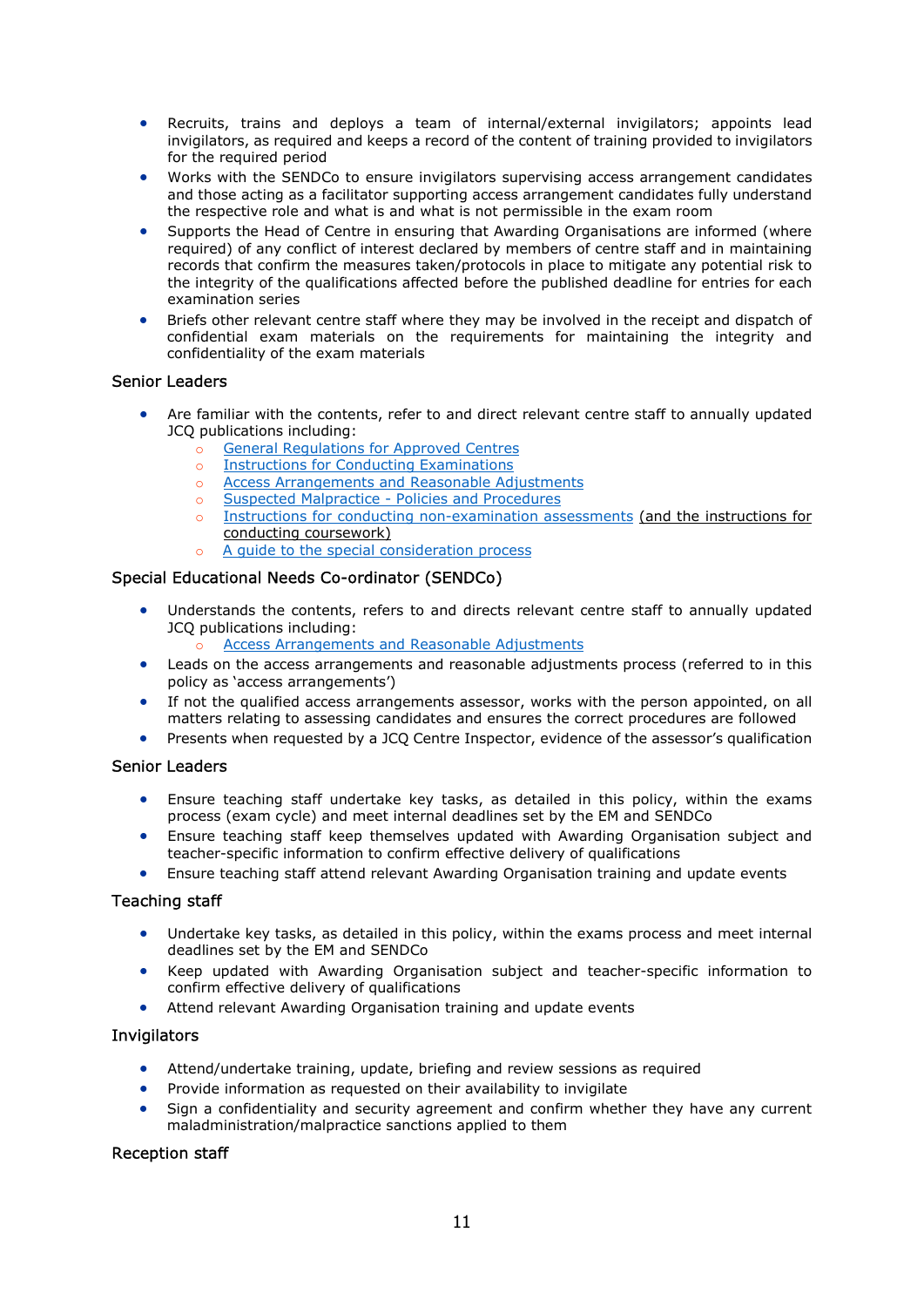Support the EM in the receipt and dispatch of confidential exam materials and follow the requirements for maintaining the integrity and confidentiality of the exam materials

### Site staff

Support the EM in relevant matters relating to exam rooms and resources

## **Candidates**

Where applicable in this policy, the term 'candidates' refers to candidates and/or their parents/carers.

## The Exam Cycle

The exams management and administration process that needs to be undertaken for each exam series is often referred to as the exam cycle and relevant tasks required within this grouped into the following stages:

- planning
- entries
- pre-exams
- exam time
- results and post-results

This policy identifies roles and responsibilities of centre staff within this cycle.

## Planning: roles and responsibilities

## Information sharing

## Head of Centre

 Directs relevant centre staff to annually updated JCQ publications including GR, ICE, AA, SM, NEA (and the Instructions for conducting coursework) and SC

#### Exams Manager

- Signposts relevant centre staff to JCQ publications and Awarding Organisation documentation relating to the exams process that have been updated
- Signposts relevant centre staff to JCQ information that should be provided to candidates
- As the centre administrator, approves relevant access rights for centre staff to access Awarding Organisation secure extranet sites

## Information gathering

#### Exams Manager

- Undertakes an annual information gathering exercise in preparation for each new academic year to ensure data about all qualifications being delivered is up to date and correct
- Collates all information gathered into one central point of reference
- Researches Awarding Organisation guidance to identify administrative processes, key tasks, key dates and deadlines for all relevant qualifications
- Produces an annual exams plan of key tasks and key dates to ensure all external deadlines can be effectively met; informs key centre staff of internal deadlines
- Collects information on internal exams to enable preparation for and conduct of (insert the titles these internal exams are referred to in the centre)

#### Senior Leaders

- Respond (or ensure teaching staff respond) to requests from the EM on information gathering
- Meet the internal deadline for the return of information
- Inform the EM of any changes to information in a timely manner minimising the risk of late or other penalty fees being incurred by an Awarding Organisation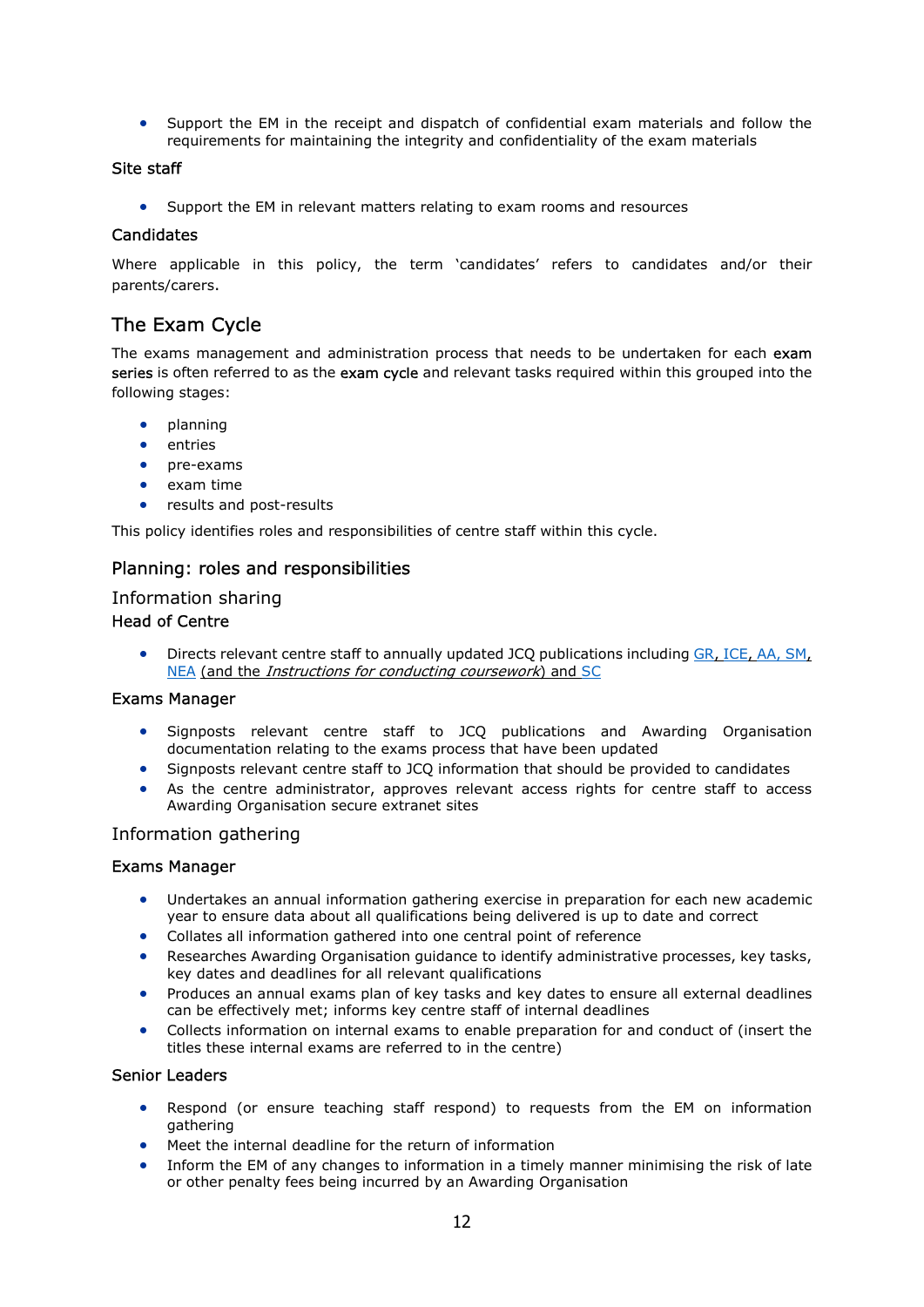Note the internal deadlines in the annual exams plan and directs teaching staff to meet these

### Access arrangements

#### Head of Centre

- Ensures there is appropriate accommodation for candidates requiring access arrangements in the centre for all examinations and assessments
- Ensures a written process is in place to not only check the qualification(s) of the appointed assessor(s) but that the correct procedures are followed as per Chapter 7 of the JCQ publication Access Arrangements and Reasonable Adjustments
- Ensures the SENDCo is fully supported in effectively implementing access arrangements and reasonable adjustments once approved

#### **SENDCo**

- Assesses candidates (or works with the appropriately qualified assessor as appointed by the Head of Centre) to identify access arrangements/reasonable adjustments requirements
- Gathers evidence to support the need for access arrangements for a candidate
- Liaises with teaching staff to gather evidence of normal way of working of an affected candidate
- Determines candidate eligibility for arrangements or adjustments that are centre-delegated
- Gathers signed Personal data consent, Privacy Notice (AAO) and Data Protection confirmation forms from candidates where required
- Applies for approval through Access arrangements online (AAO) via the Centre Admin Portal (CAP), where required or through the Awarding Organisation where qualifications sit outside the scope of AAO
- Keeps a file for each candidate for JCQ inspection purposes containing all the required documentation (if documentation is stored electronically, an e-folder must be created for each individual candidate. The candidate's e-folder must hold each of the required documents for inspection)
- Employs good practice in relation to the Equality Act 2010
- Liaises with the EM regarding exam time arrangements for access arrangement candidates
- Ensures staff appointed to facilitate access arrangements for candidates are appropriately trained and understand the rules of the particular arrangement(s) and keeps a record of the content of training provided to facilitators for the required period
- Works with the EM to ensure invigilators and those acting as a facilitator fully understand the respective role and what is and what is not permissible in the exam room
- Provides and annually reviews a centre policy on the use of word processors in exams and assessments

#### Word Processor Policy (Exams)

Link to Word Processor Policy (Exams)

**Ensures criteria for candidates granted separate invigilation within the centre is clear, meets** JCQ regulations and best meets the needs of individual candidates and remaining candidates in main exam rooms

#### Separate Invigilation Policy

Included in Assessment Arrangements Policy Link to Assessment Arrangements Policy

#### Senior Leaders, Teaching staff

 Support the SENDCo in determining and implementing appropriate access arrangements/reasonable adjustments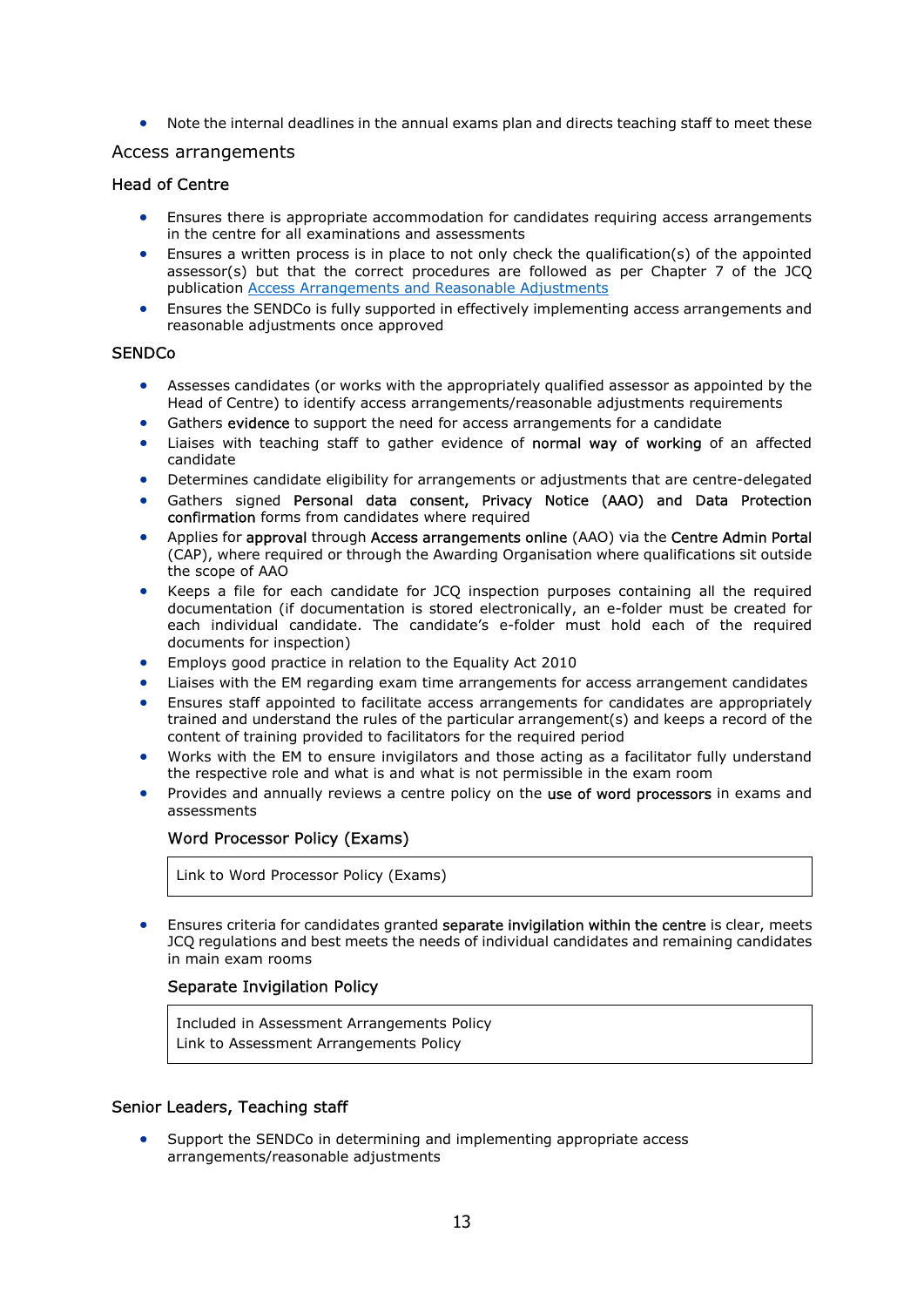Provide a statement for inspection purposes which details the criteria the centre uses to award and allocate word processors for examinations

#### Internal assessment and endorsements

#### Head of Centre

#### Controlled assessments, coursework, and non-examination assessments

- Ensures arrangements are in place to co-ordinate and standardise all marking of centreassessed components and ensures that candidates' centre-assessed work is produced, authenticated and marked, or assessed and quality assured in accordance with the Awarding Organisations' instructions (including where relevant, private candidates)
- Ensures that teaching staff, in accordance with Awarding Organisations' instructions, return all subject-specific forms by the required date
- Provides fully qualified teachers to mark non-examination assessments, and/or fully qualified assessors for the verification of centre-assessed components
- Ensures an internal appeals procedure relating to internal assessment decisions is in place for a candidate to appeal against and request a review of the centre's marking (see Roles and responsibilities overview)
- Ensures a non-examination assessment policy is in place for GCE and GCSE qualifications which include components of non-examination assessment (For CCEA GCSE centres this would be a controlled assessment policy)

#### Non-examination Assessment Policy

Link to NEA and Internal Appeals Policy

 Ensures any irregularities relating to the production of work by candidates are investigated and dealt with internally if discovered prior to a candidate signing the authentication statement (where required) or reported to the Awarding Organisation if a candidate has signed the authentication statement

#### Senior Leaders

- Ensure teaching staff have the necessary and appropriate knowledge, understanding, skills, and training to set tasks, conduct task taking, and to assess, mark and authenticate candidates' work (including where relevant, private candidates)
- Ensure appropriate internal moderation, standardisation and verification processes are in place
- Ensure teaching staff delivering AQA Applied General qualifications, OCR Cambridge Nationals, Entry Level Certificate or Project qualifications (and CCEA GCE unitised AS and Alevel qualifications and WJEC GCE legacy AS and A-level Health & Social Care) follow JCQ Instructions for conducting coursework and the specification provided by the Awarding **Organisation**
- Ensure teaching staff delivering GCE & GCSE specifications (which include components of non-examination assessment) follow JCQ Instructions for conducting non-examination assessments and the specification provided by the Awarding Organisation
- For other qualifications, ensure teaching staff follow appropriate instructions issued by the Awarding Organisation
- Ensure teaching staff inform candidates of their centre assessed marks as a candidate may request a review of the centre's marking before marks are submitted to the Awarding **Organisation**

#### Teaching staff

- Ensure appropriate instructions for conducting internal assessment are followed
- Ensure candidates are aware of JCQ and Awarding Organisation information for candidates on producing work that is internally assessed (coursework, non-examination assessments, social media) prior to assessments taking place
- Ensure candidates are informed of their centre assessed marks as a candidate may request a review of the centre's marking before marks are submitted to the Awarding Organisation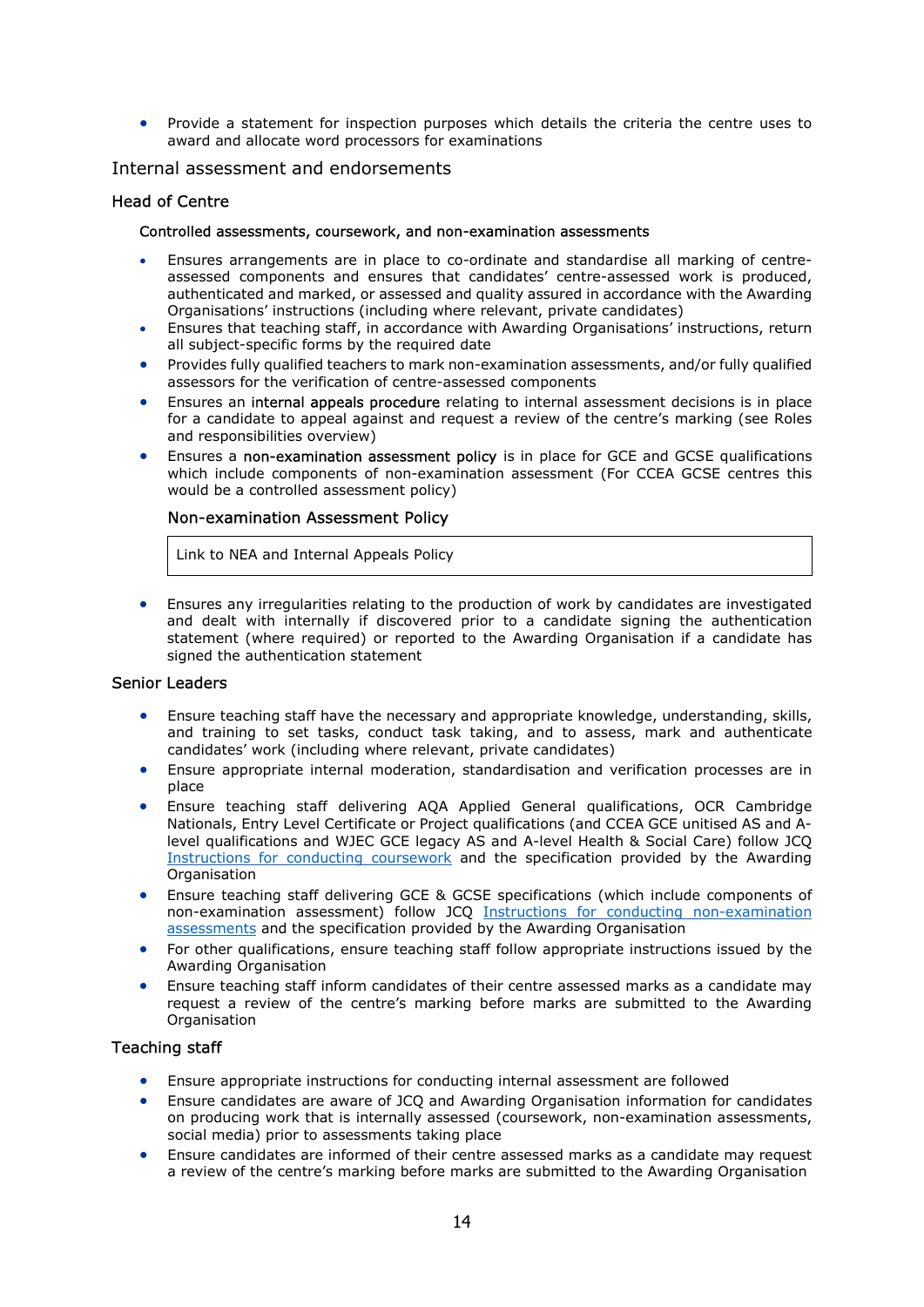## Exams Manager

- Identifies relevant key dates and administrative processes that need to be followed in relation to internal assessment
- Signposts teaching staff to relevant JCQ Information for candidates' documents that are annually updated

### Invigilation

### Head of Centre

- Ensures relevant support is provided to the EM in recruiting, training and deploying a team of invigilators
- Ensures, if contracting supply staff to act as invigilators, that such persons are competent and fully trained, understanding what is and what is not permissible (and not taking on its own an assurance from a recruitment agency, that this is the case)
- Determines if additional invigilators will be deployed in timed Art exams in addition to the subject teacher to ensure the supervision of candidates is maintained at all times

#### Exams Manager

- Recruits additional invigilators where required to effectively cover all exam periods/series throughout the academic year
- Collects information on new recruits to identify if they have invigilated previously and if any current maladministration/malpractice sanctions are applied to them
- Provides training for new invigilators on the instructions for conducting exams and an annual update for the existing invigilation team so that they are aware of any changes in a new academic year before they are allocated to invigilate an exam
- Ensures invigilators supervising access arrangement candidates understand their role (and the role of a facilitator who may be supporting a candidate) and the rules and regulations of the access arrangement(s)
- Ensures invigilators are briefed on the access arrangement candidates in their exam room and made aware of the access arrangement(s) awarded (ensuring these candidates are identified on the seating plan) and confirms invigilators understand what is and what is not permissible
- Collects evaluation of training to inform future events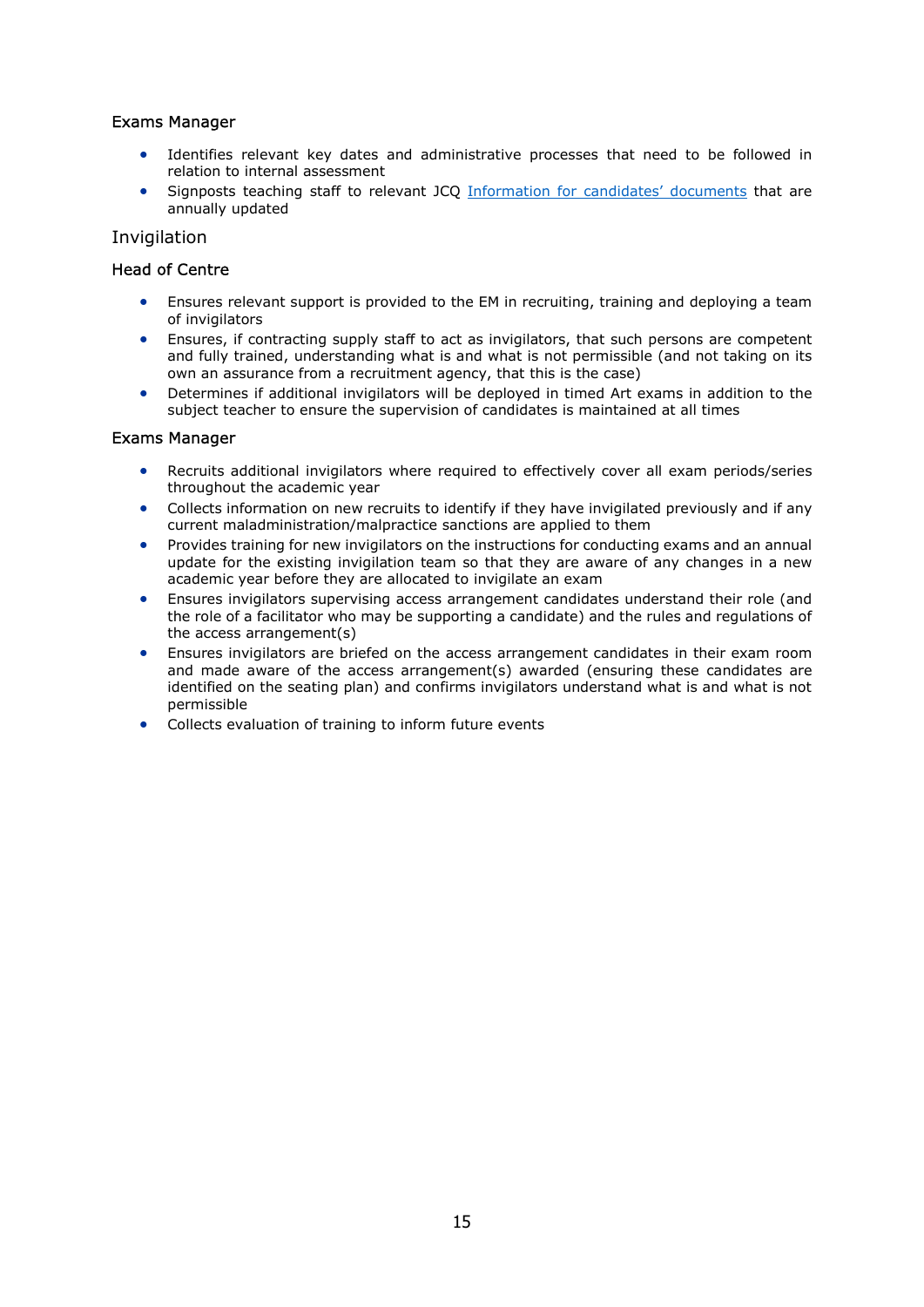## Entries: roles and responsibilities

## Estimated entries

## Exams Manager

- Requests estimated or early entry information, where this may be required by Awarding Organisations, from HoDs in a timely manner to ensure Awarding Organisation external deadlines for submission can be met
- Makes candidates aware of the JCQ Information for candidates Privacy Notice at the start of a course leading to a vocational qualification or when entries are submitted to Awarding Organisations for processing for general qualifications

### Senior Leaders

- Provide entry information requested by the EM to the internal deadline
- Inform the EM immediately of any subsequent changes to entry information

## Final entries

## Exams Manager

- Requests final entry information from HoDs in a timely manner to ensure Awarding Organisation external deadlines for submission can be met
- Informs HoDs of subsequent deadlines for making changes to final entry information without charge
- Confirms with HoDs final entry information that has been submitted to Awarding **Organisations**
- Ensures as far as possible that entry processes minimise the risk of entries or registrations being missed reducing the potential for late or other penalty fees being charged by Awarding **Organisations**
- Observes each Awarding Organisation's terms and conditions for the entry and withdrawal of candidates for their examinations and assessments, and observes any regulatory requirements for the qualification

#### Final entries collection and submission procedure

- Mark sheets are generated by the EM and passed to HoD to check
- Mark sheets are amended, if necessary, then signed and dated by HoD/ Class teacher to confirm exam entries
- EM enters candidates via EDI to Awarding Organisations

## Senior Leaders/ Heads of Department

- Provide information requested by the EM to the internal deadline
- Inform the EM immediately, or at the very least prior to the deadlines, of any subsequent changes to final entry information, which includes
	- o changes to candidate personal details
	- o amendments to existing entries
	- o withdrawals of existing entries
- Check final entry submission information provided by the EM and confirms information is correct

## Entry fees

External or private candidates will be charged entry and administration fees.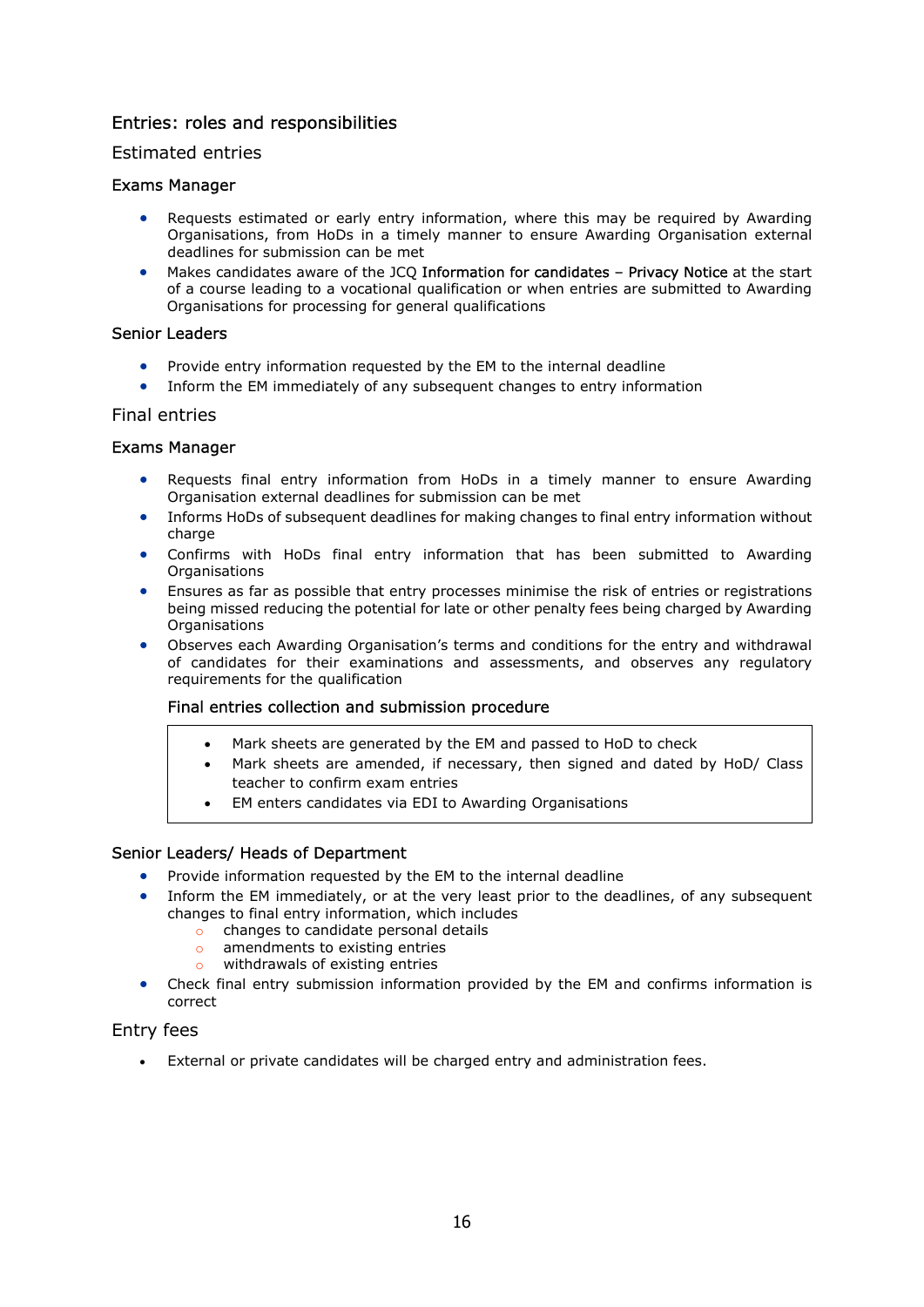## Late entries

## Exams Manager

Has clear entry procedures in place to minimise the risk of late entries

## Senior Leaders

- Minimise the risk of late entries by
	- $\circ$  following procedures identified by the EM in relation to making final entries on time
	- o meeting internal deadlines identified by the EM for making final entries

## Re-sit entries

 Students wishing to re-sit English and / or Maths GCSE should complete the re-sit form on the centre website and liaise with the Exams Manager.

## Private candidates

- WGS only accepts Private or External Candidates who were students at WGS
- External Candidates are charged the exam fee plus an administration charge
- Fees are managed through ParentPay
- Any Exam Concessions still held on SIMS will be applied as appropriate

## Candidate statements of entry

## Exams Manager

• Provides candidates with statements of entry for checking

## Teaching staff

 Ensure candidates check statements of entry and return any relevant confirmation required to the EM

## Candidates

Confirm entry information is correct or notify the EM of any discrepancies

## Pre-exams: roles and responsibilities

Access arrangements and reasonable adjustments

## **SENDCo**

- Ensures appropriate arrangements, adjustments and adaptations are in place to facilitate access to exams/assessments for candidates where they are disabled within the meaning of the Equality Act (unless a temporary emergency arrangement is required at the time of an exam)
- Ensures a candidate is involved in any decisions about arrangements, adjustments and /or adaptations that may be put in place for him/her
- Ensures exam information (JCQ information for candidates' documents, individual exam timetable etc.) is adapted where this may be required for a disabled candidate to access it
- Allocates appropriately trained centre staff to facilitate access arrangements for candidates in exams and assessments (ensuring that the facilitator appointed meets JCQ requirements and fully understands the rule of the access arrangement)
- Where relevant, ensures the necessary and appropriate steps are undertaken to gather an appropriate picture of need and demonstrate normal way of working for a private candidate (including distance learners and home educated candidates) and that the candidate is assessed by the centre's appointed assessor

#### Briefing candidates

#### Exams Manager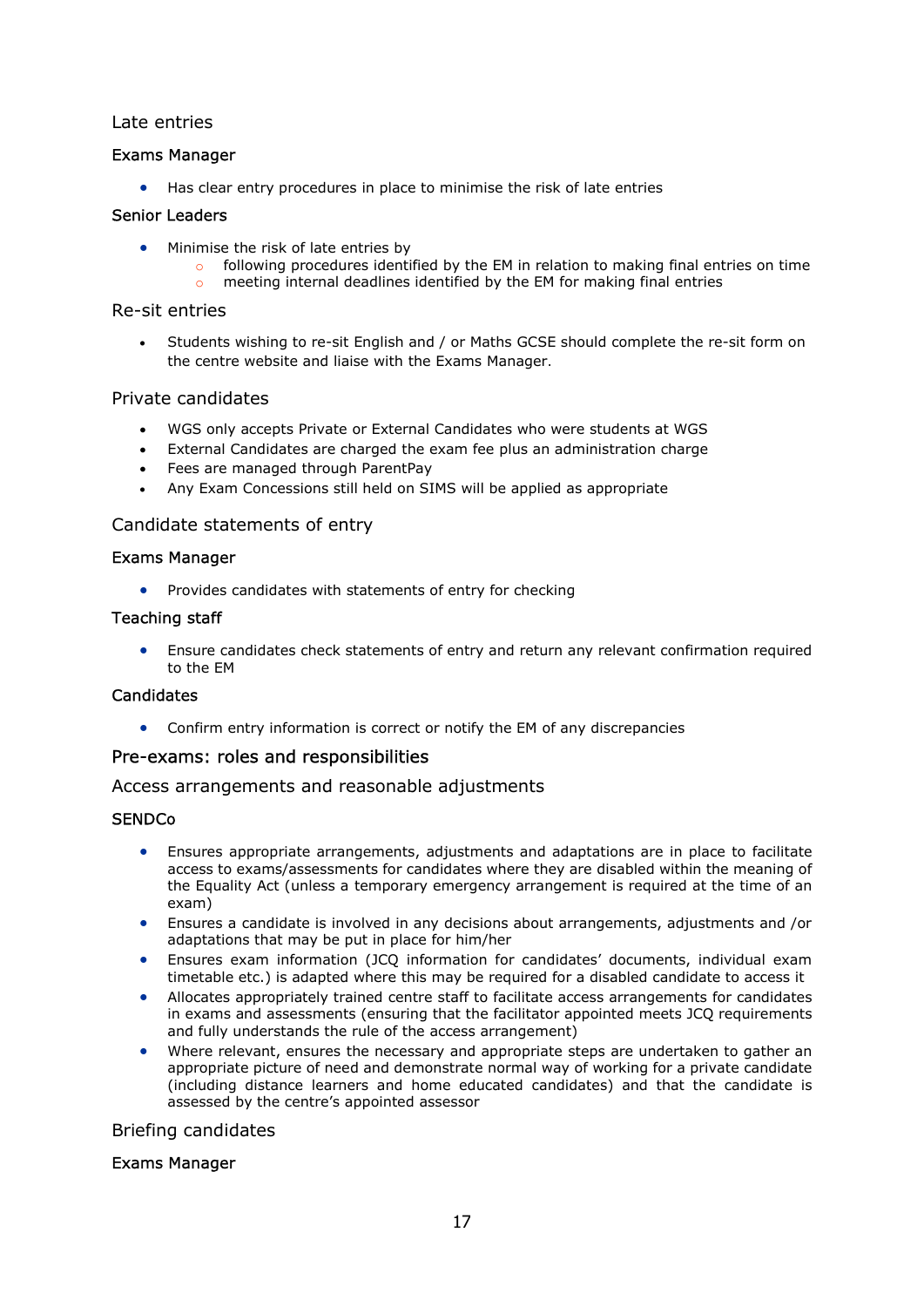- Issues individual exam timetable information to candidates and informs candidates of any designated contingency day Awarding Organisations may identify in the event of national or significant local disruption to exams
- Prior to exams issues relevant JCQ information for candidates' documents
- Where relevant, issues relevant Awarding Organisation information to candidates
- Issues centre exam information to candidates including information on:
	- o exam timetable clashes
	- o arriving late for an exam
	- o absence or illness during exams
	- $\circ$  what equipment is/is not provided by the centre
	- o food and drink in exam rooms
	- o unauthorised items in exam rooms
	- o when and how results will be issued and the staff that will be available
	- $\circ$  the post-results services and how the centre deals with requests from candidates
	- when and how certificates will be issued

## Access to Scripts, Reviews of Results and Appeal Procedure

The Exam Manager will:

- Provide candidates with the appropriate form, fee options and deadlines for Access to Scripts, Reviews of Results and Appeal Procedures
- Action requests from Candidates and teaching staff
- Oversee payment process via ParentPay

## Dispatch of exam scripts

#### Exams Manager

 Identifies and confirms arrangements for the dispatch of candidate exam scripts with the DfE (STA) 'yellow label service' or the Awarding Organisation where qualifications sit outside the scope of the service

#### Estimated grades

#### Senior Leaders/ Head of Department

 Ensure teaching staff provide estimated grade information to the EM by the internal deadline (where this still may be required by the Awarding Organisation)

#### Exams Manager

- Submits estimated grade information to Awarding Organisations to meet the external deadline (where this may still be required by the Awarding Organisation)
- Keeps a record to track what has been sent

#### Internal assessment and endorsements

#### Head of Centre

 Ensures procedures are in place for candidates to appeal internal assessment decisions and make requests for reviews of marking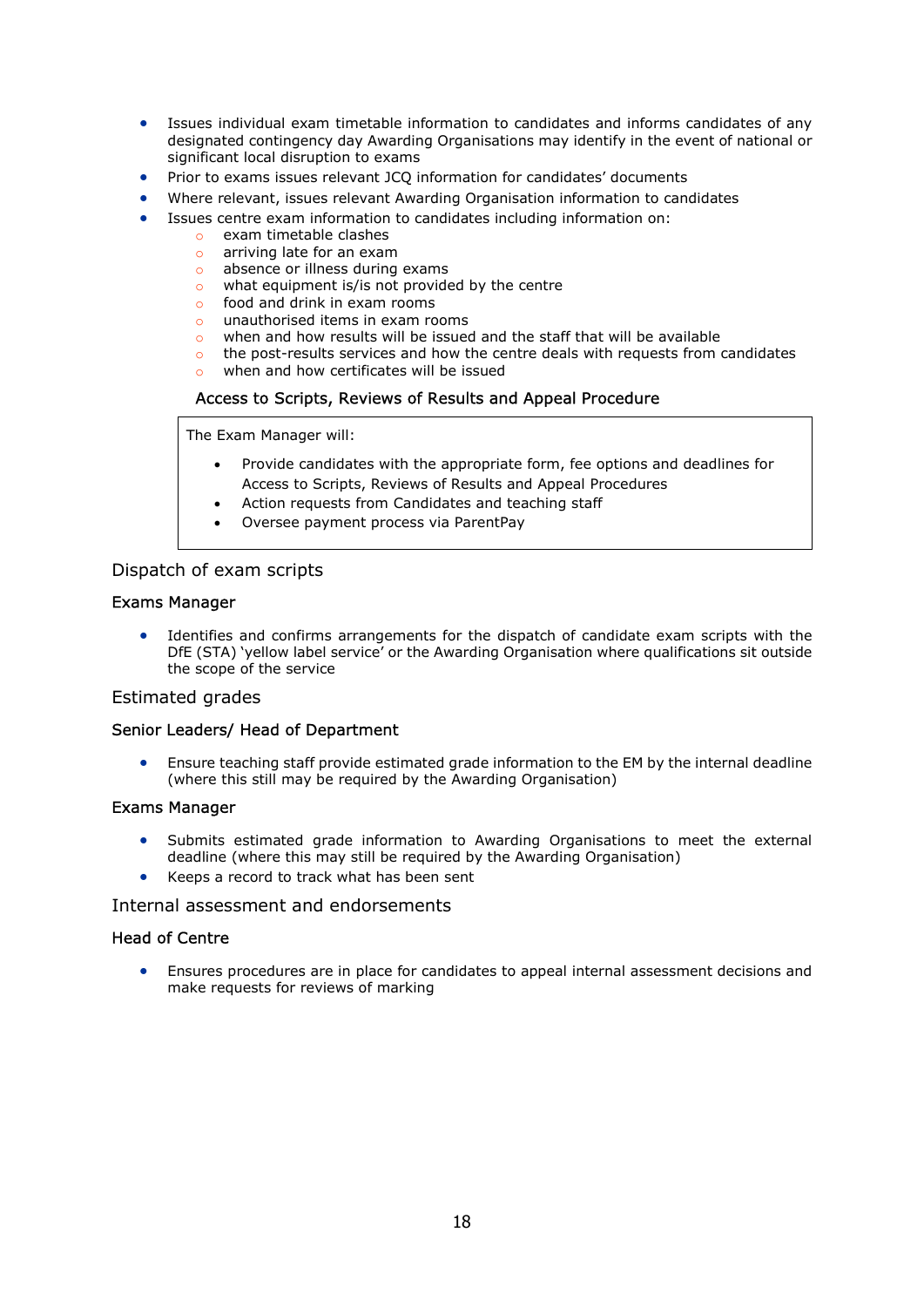#### **SENDCo**

 Liaises with teaching staff to implement appropriate access arrangements for candidates undertaking internal assessments and practical endorsements

#### Teaching staff

- Support the SENDCo in implementing appropriate access arrangements for candidates undertaking internal assessments and practical endorsements
- Assess and authenticate candidates' work
- Assess endorsed components
- Ensure candidates are informed of centre assessed marks prior to marks being submitted to Awarding Organisations

#### Senior Leaders

- Ensure teaching staff assess and authenticate candidates' work to the Awarding Organisation requirements
- Ensure teaching staff assess endorsed components according to Awarding Organisation requirements
- Ensure teaching staff provide marks for internally assessed components and grades for endorsements of qualifications to the EM to the internal deadline
- Ensure teaching staff provide required samples of work for moderation and sample recordings for monitoring to the EM to the internal deadline

#### Exams Manager

- Submits marks, endorsement grades and samples to Awarding Organisations/moderators/monitors to meet the external deadline
- Keeps a record to track what has been sent
- Ensures teaching staff are aware of the requirements in terms of retention and subsequent disposal of candidates' work

#### **Candidates**

Authenticate their work as required by the Awarding Organisation

#### Invigilation

#### Exams Manager

- Provides an annually reviewed/updated invigilator handbook to invigilators, trains new invigilators on appointment and updates experienced invigilators on any regulation changes and any changes to centre-specific processes
- Deploys invigilators effectively to exam rooms throughout an exam series (including the provision of a roving invigilator where a candidate and invigilator (acting as a practical assistant, reader or scribe) are accommodated on a 1:1 basis to enter the room at regular intervals in order to observe the conducting of the exam, ensure all relevant rules are being adhered to and to support the practical assistant/reader and/or scribe in maintaining the integrity of the exam)
- Allocates invigilators to exam rooms (or where supervising candidates due to a timetable clash) according to the required ratios
- Liaises with the SENDCo regarding the facilitation and invigilation of access arrangement candidates

#### **SENDCo**

Liaises with the EM regarding facilitation and invigilation of access arrangement candidates

#### Invigilators

- Provide information as requested on their availability to invigilate throughout an exam series
- **•** Feed back to EM any concerns prior, during or after an exam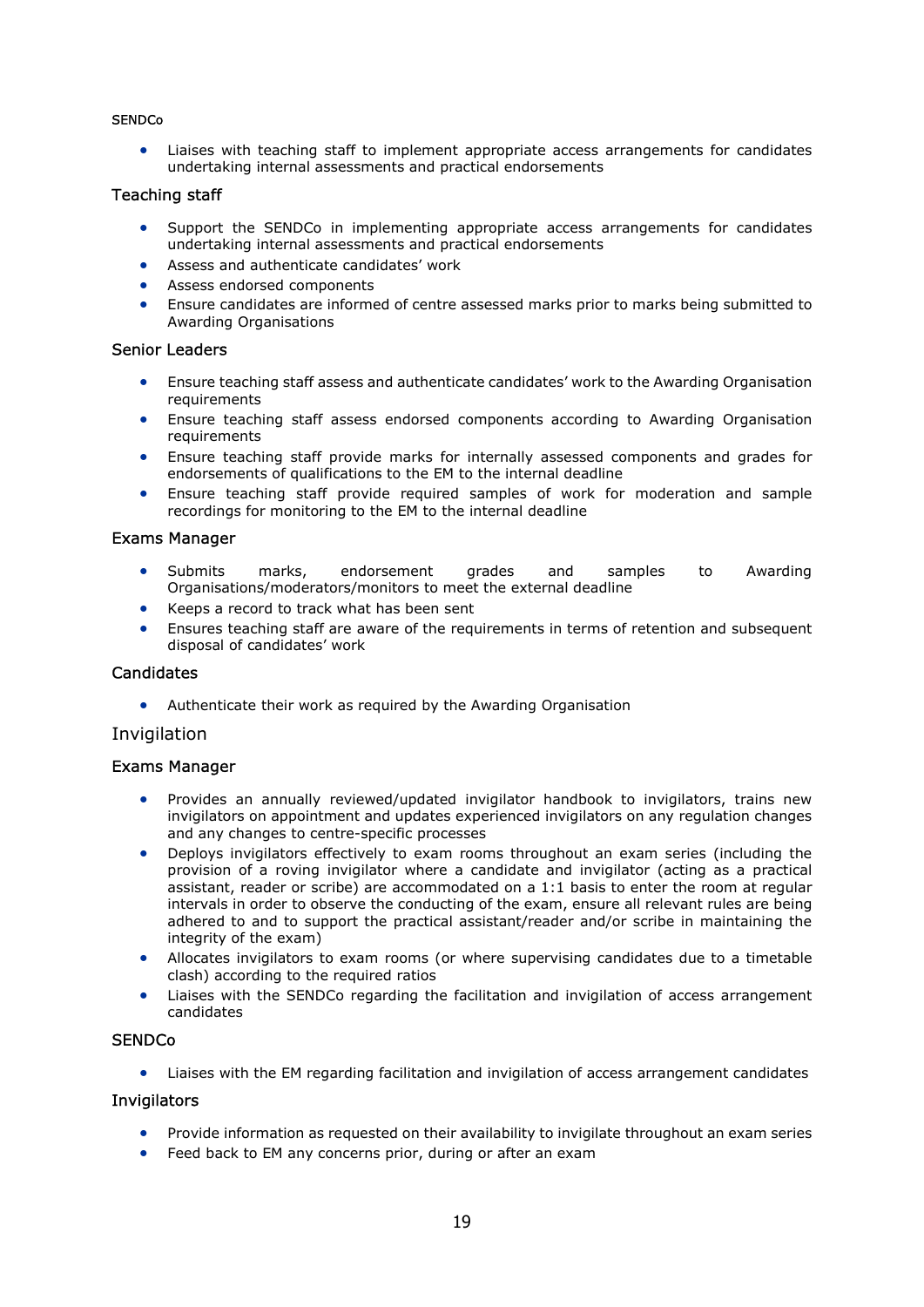## JCQ Centre Inspections

## Exams Manager

Will accompany the Inspector throughout a visit

### SENDCo or relevant Senior Leader (in the absence of the SENDCo)

- Will meet with the inspector when requested to provide documentary evidence regarding access arrangement candidates and address any questions the inspector may raise
- Ensures that information is readily available for inspection at the venue where the candidate is taking the exam(s)

#### Seating and identifying candidates in exam rooms

## Exams Manager

Ensures a procedure is in place to verify the identity of all candidates

#### Candidate Identification Procedure

- Senior Member of staff present when candidates enter the exam room
- Lead Invigilator/ Invigilators to ensure registers are taken of candidates present
- EM to liaise with Attendance Officer to confirm any absences
- **•** Ensures invigilators are aware of the procedure
- Provides seating plans for exam rooms according to JCQ and Awarding Organisation requirements (and ensures candidates with access arrangements are identified on the seating plan and invigilators are informed of those candidates with access arrangements and made aware of the access arrangement(s) awarded)

#### Invigilators

• Seat candidates in exam rooms as instructed by the EM/on the seating plan

Security of exam materials

#### Exams Manager

- Confirms appropriate arrangements are in place to ensure that confidential materials are only handed over to those authorised by the Head of Centre
- Ensures access to the secure room is restricted and staff named and approved by the Head of Centre are accompanied by a keyholder at all times. There must be between two and six keyholders only, each of whom must fully understand their responsibilities as a key holder to the secure storage facility
- Has a process in place to demonstrate the receipt, secure movement and secure storage of confidential exam materials within the centre
- Ensures a log is kept at the initial point of delivery recording confidential materials received and signed for by authorised staff within the centre and that appropriate arrangements are in place for confidential materials to be immediately transferred to the secure storage facility until they can be removed from the dispatch packaging and checked in the secure room before being returned to the secure storage facility in timetable order
- Ensures the secure storage facility contains only current and live confidential material (ensuring that past examination question papers, internal tests and mock examinations are not kept in the centre's secure storage facility)
- Ensures that examination stationery, e.g. answer booklets and formula booklets are stored in the secure room (attempting to store this material in the secure storage facility, when sufficient space allows)
- Ensures the integrity and security of any electronic question paper is maintained during the downloading, printing and collating process (ensuring printing is carried out in an area that can be controlled to prevent unauthorised personnel accessing live assessment materials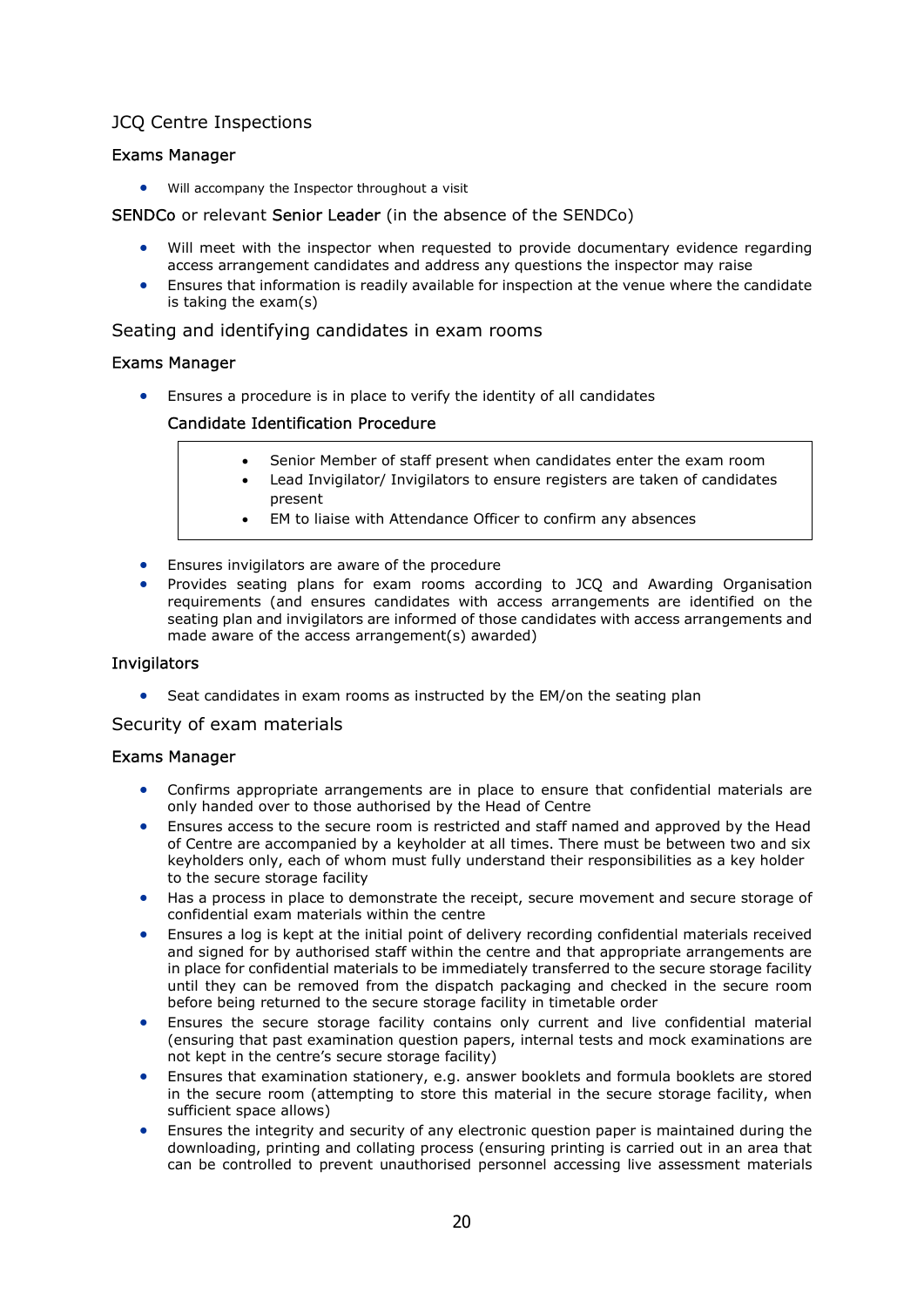and ensuring only authorised members of centre staff have access to electronic question papers)

#### Reception staff

 Follow the process to log confidential materials delivered to/received by the centre to the point materials are issued to authorised staff for transferal to the secure storage facility

#### Teaching staff

 Adhere to the process to record the secure movement of confidential materials taken from or returned to secure storage throughout the time the material is confidential

#### Timetabling and rooming

#### Exams Manager

- Produces a master centre exam timetable for each exam series
- Identifies and resolves candidate exam timetable clashes according to the regulations (only applying overnight supervision arrangements as a last resort, once all other options have been exhausted and according to the centre's policy)

#### Overnight Supervision Arrangements Procedure

Wood Green School follows JCQ guidelines as detailed in ICE (section 8)

- Identifies exam rooms and specialist equipment requirements
- Allocates invigilators to exam rooms (or to supervise candidates due to an exam timetable clash) according to required ratios
- Liaises with site staff to ensure exam rooms are set up according to JCQ and Awarding Organisation requirements
- Liaises with the SENDCo regarding rooming of access arrangement candidates

#### **SENDCo**

- Liaises with the EM regarding rooming of access arrangement candidates
- Liaises with other relevant centre staff to ensure appropriate arrangements, adjustments and adaptations are in place to facilitate access for disabled candidates to exams

#### Site staff

 Liaise with the EM to ensure exam rooms are set up according to JCQ and Awarding Organisation requirements

#### Alternative site arrangements

#### Exams Manager

- Where/if applicable to the centre ensures question papers will only be taken to an alternative site where the published criteria for an alternative site arrangement has been met
- Will inform the JCQ Centre Inspection Service to timescale by submitting a JCQ Alternative Site arrangement notification using CAP (or through the Awarding Organisation where a qualification may sit outside the scope of CAP) of any alternative sites that will be used to conduct timetabled examination components of the qualifications listed in the JCQ regulations

#### Centre consortium arrangements

#### Exams Manager

 Where/if applicable processes applications for Centre Consortium arrangements using CAP to the Awarding Organisation deadline (or through the Awarding Organisation where a qualification may sit outside the scope of CAP

#### Senior Leaders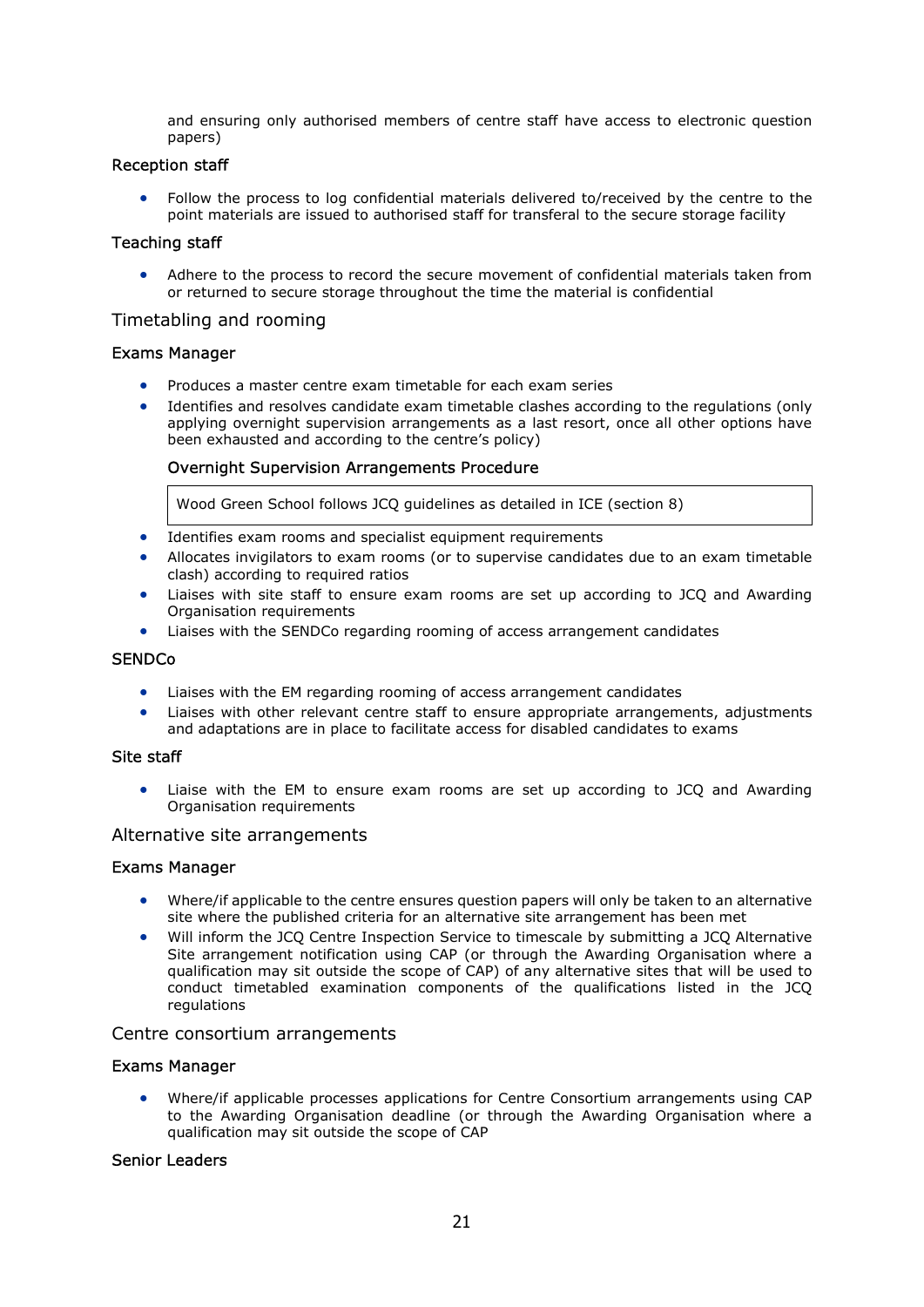Where/if applicable to the centre inform the EM of any joint teaching arrangements in place and where the centre is acting as the consortium co-ordinator

## Transferred candidate arrangements

## Exams Manager

- Where/if applicable to the centre, liaises with the host or entering centre, as required
- Processes requests for Transferred Candidate arrangements using CAP to the Awarding Organisation deadline (or through the Awarding Organisation where a qualification may sit outside the scope of CAP)
- Where relevant (for an internal candidate) informs the candidate of the arrangements that have been made for their transferred candidate arrangement

#### Internal exams

#### Exams Manager

- Prepares for the conduct of internal exams under external conditions (where applicable to the centre)
- Provides a centre exam timetable of subjects and rooms
- Provides seating plans for exam rooms
- Requests internal exam papers from teaching staff
- Arranges invigilation (where applicable to the centre)

#### **SENDCo**

 Liaises with teaching staff to make appropriate arrangements for access arrangement candidates

#### Teaching staff

- Provide exam information, papers and materials to the EM by agreed deadlines
- Support the SENDCo in making appropriate arrangements for access arrangement candidates

## Exam time: roles and responsibilities

#### Access arrangements

#### Exams Manager

- Provides cover sheets for access arrangement candidates' scripts where required for particular arrangements
- Has a process in place to deal with emergency/temporary access arrangements as they arise at the time of exams
	- applies for approval through Access Arrangements Online where required or through the Awarding Organisation where qualifications sit outside the scope of AAO

#### Candidate absence

#### Candidate Absence Procedure

- The lead invigilator/ room invigilator will accurately complete an attendance register during the examination, in line with the Awarding Organisation's instructions, clearly indicating which candidates are present, absent or transferred
- The lead invigilator/ room invigilator will inform the EM of any unexpected absence
- The EM will liaise with the Attendance Officer to see if the candidate / parent/ carer has contacted the centre. If not, the EM will contact the candidate and where possible facilitate the candidate's entry into the exam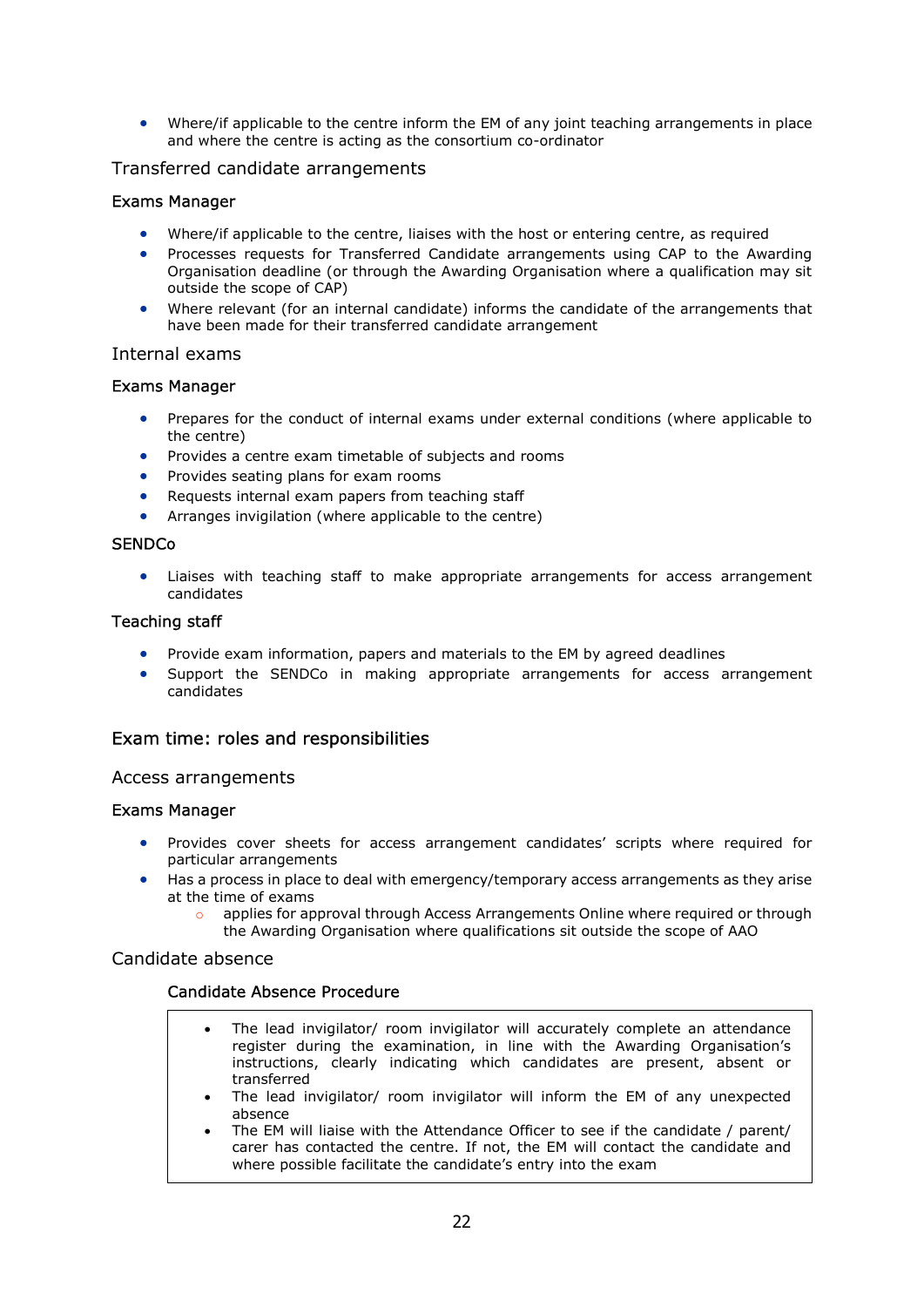## Invigilators

- Are informed of the policy/process for dealing with absent candidates through training
- Ensure that confirmed absent candidates are clearly marked as such on the attendance register and seating plan

## **Candidates**

Are re-charged relevant entry fees for unauthorised absence from exams

Candidate behaviour

See Irregularities below.

Candidate belongings

See Unauthorised items below.

Candidate late arrival

#### Exams Manager

- Ensures that candidates who arrive very late for an exam are reported to the Awarding Organisation by submitting a report on candidate admitted very late to examination room using CAP to timescale
- Warns candidates that their script may not be accepted by the Awarding Organisation

#### **Invigilators**

- Are informed of the policy/process for dealing with late/very late arrival candidates through training
- Ensure that relevant information is recorded on the exam room incident log

## Candidate Late Arrival Procedure

- A candidate who arrives after the start of the examination may be allowed to enter the exam and sit the examination. This is entirely at the discretion of the centre
- The candidate will be allowed the full time for the examination
- If the candidate is more than an hour late after the published starting time of the exam or after the finishing time if the exam lasts less then an hour, the candidate will be warned that the Awarding Organisation may not accept their script
- The EM will send the candidate's script to the Awarding Organisation in the normal way
- The EM will submit the relevant report via the JCQ CAP with the necessary information

## Conducting exams

#### Head of Centre

 Ensures venues used for conducting exams meet the requirements of JCQ and Awarding **Organisations** 

#### Exams Manager

- Ensures exams are conducted according to JCQ and Awarding Organisation instructions
- Uses an exam day checklist to ensure each exam session is fully prepared for, unplanned events can be dealt with and associated follow-up is completed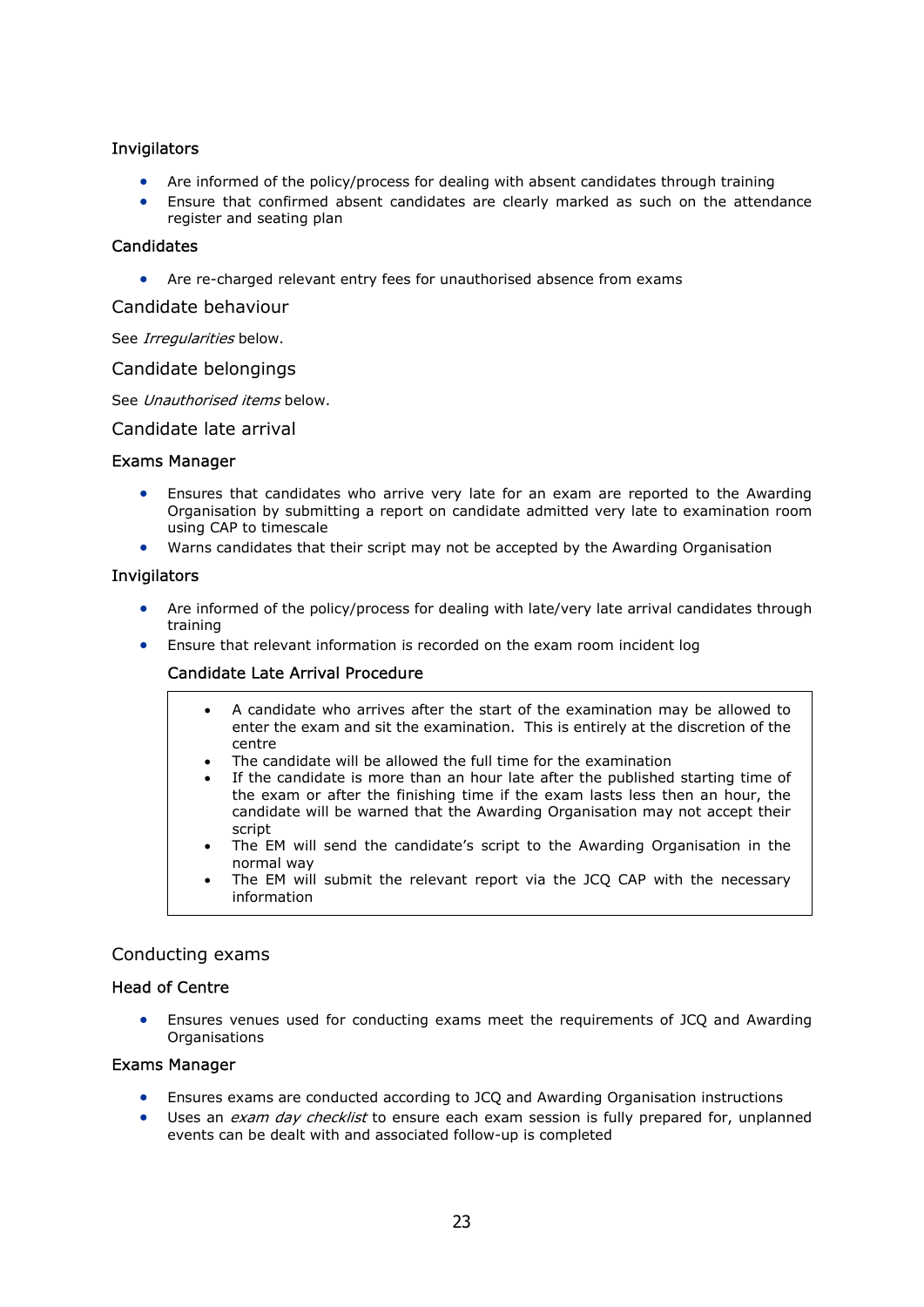## Dispatch of exam scripts

## Exams Manger

- Dispatches scripts as instructed by JCQ and Awarding Organisations
- Keeps appropriate records to track dispatch

### Exam papers and materials

#### Exams Manager

- Organises exam question papers and associated confidential resources in date order in the secure storage facility
- Attaches erratum notices received to relevant sealed question paper packets
- Collates attendance registers and examiner details in date order
- Regularly checks mail or email inbox for updates from Awarding Organisations
- In order to avoid potential breaches of security, ensures care is taken to ensure the correct question paper packets are opened by ensuring a member of centre staff, additional to the person removing the papers from secure storage, e.g. an invigilator, checks the day, date, time, subject, unit/component and tier of entry, if appropriate, immediately before a question paper packet is opened
- Ensures this additional/second check is recorded
- Where allowed by the Awarding Organisation, only releases exam papers and materials to teaching departments for teaching and learning purposes after the published finishing time of the exam, or until any timetable clash candidates have completed the exam

## Exam rooms

## Head of Centre

- Ensures that when a room is 'designated' as an exam room it is not used for any purpose other than conducting external exams
- Ensures only approved centre staff (who have not taught the subject being examined) are present in exam rooms to perform permitted tasks
- Ensures the centre's policy relating to food and drink that may be allowed in exam rooms is clearly communicated to candidates
- Ensures the centre's policy on candidates leaving the exam room temporarily is clearly communicated to candidates

## Food and Drink (Exams) Guidelines

- Candidates may bring medication/ throat sweets/ snacks for medical reasons into the exam room with the prior permission of the Exams Manager. Any food or drink brought into the exam room must be free from packaging and labels
- Candidates may bring water bottles into the exam room. Bottles must be free from packaging and labels and ideally have a sports lid

#### Leaving the Examination Room Procedure

- Candidates must stay under centre supervision for the full length of the exam and the question papers kept in secure storage until the published finishing time of the exam
- Candidates leaving the examination room temporarily can do with the permission of an invigilator or the EM and must be accompanied at all times by centre staff. This must not be the candidate's subject teacher or a subject expert for the examination in question. Candidates may be allowed extra time at the discretion of the centre to compensate for their temporary absence
	- o Temporary absence for medical reasons will be compensated
	- o Temporary absence at the candidate's request eg toilet break will not be compensated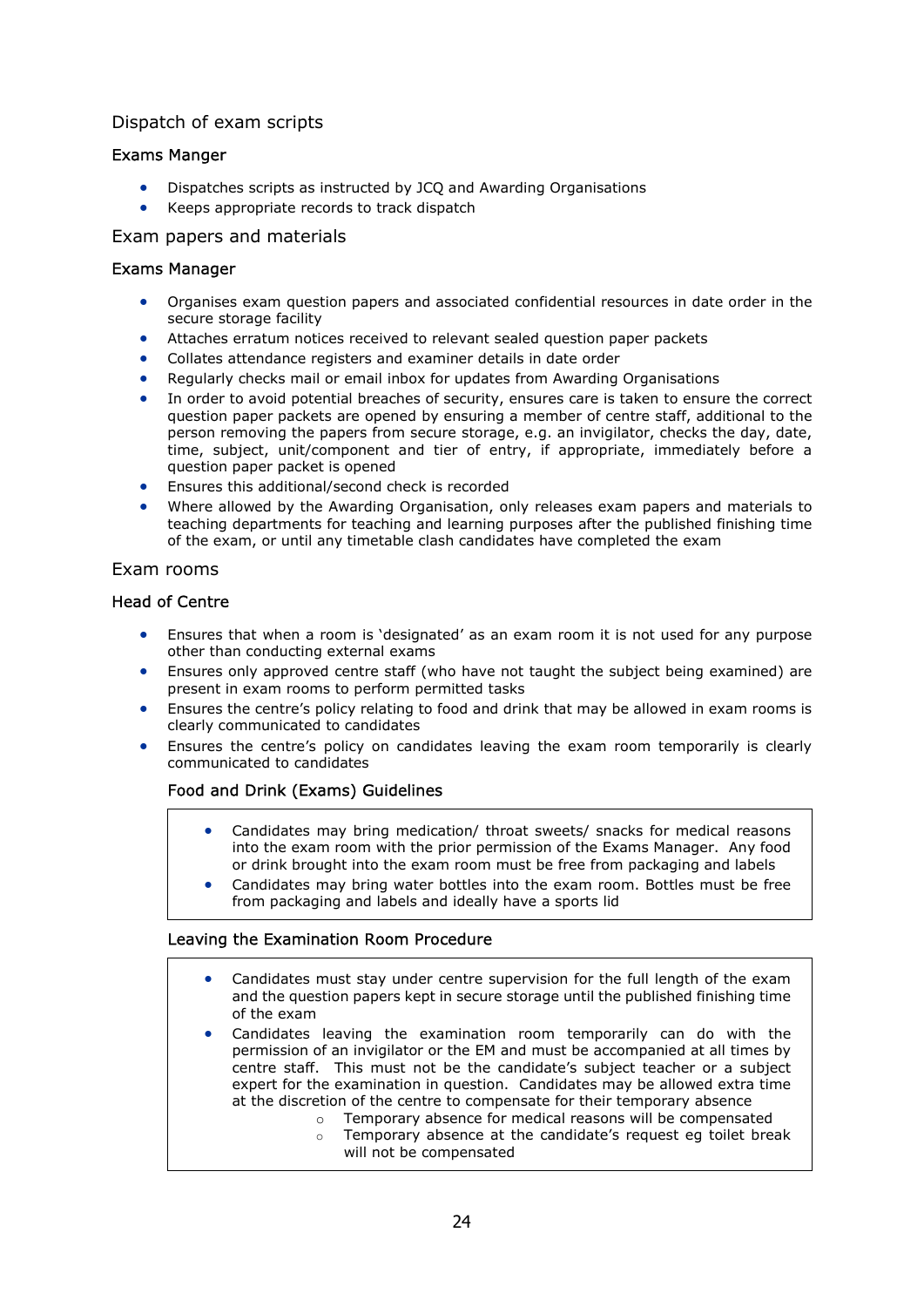## Exams Manager

- Ensures exam rooms are set up and conducted as required in the regulations
- Provides invigilators with appropriate resources to effectively conduct exams
- Briefs invigilators on exams to be conducted on a session-by-session basis (including the arrangements in place for any transferred candidates and access arrangement candidates)
- Ensures sole invigilators have an appropriate means of summoning assistance (if this is a mobile phone, instructs the invigilator that this must be on silent mode)
- Ensures invigilators understand they must be vigilant and remain aware of incidents or emerging situations, looking out for malpractice or candidates who may be in distress, recording any incidents or issues on the exam room incident log
- Ensures invigilators understand how to deal with candidates who may need to leave the exam room temporarily and how this should be recorded on the exam room incident log
- Provides authorised exam materials which candidates are not expected to provide themselves
- Ensures invigilators and candidates are aware of the emergency evacuation procedure
- Ensures invigilators are aware of arrangements in place for a candidate with a disability who may need assistance if an exam room is evacuated

#### Senior Leaders

- Ensure a documented emergency evacuation procedure for exam rooms is in place
- Ensure arrangements are in place for a candidate with a disability who may need assistance if an exam room is evacuated

#### Emergency Evacuation Procedure (Exams)

Link to Emergency Evacuation Procedure (Exams)

#### Site staff

- Ensure exam rooms are available and set up as requested by the EM
- Ensure grounds or centre maintenance work does not disturb exam candidates in exam rooms
- Ensure fire alarm testing does not take place during exam sessions

#### Invigilators

 Conduct exams in every exam room according to JCQ Instructions for conducting examinations and/or Awarding Organisation requirements and as instructed by the centre in training/update and briefing sessions

## **Candidates**

- Are required to follow the instructions given to them in exam rooms by authorised centre staff and invigilators
- Are required to remain in the exam room for the full duration of the exam

#### **Irregularities**

#### Head of Centre

**•** Ensures (as required by an Awarding Organisation) any cases of alleged, suspected or actual incidents of malpractice or maladministration before, during or after incidents of malpractice or maladministration before, during or after examinations/assessments (by centre staff, candidates, invigilators) are investigated and reported to the Awarding Organisation immediately, by completing the appropriate documentation

#### Managing Behaviour Procedure (Exams)

 If a candidate's behaviour is disruptive, they will be spoken to by the lead invgilator. It will be made clear that if they continue to be disruptive the EM will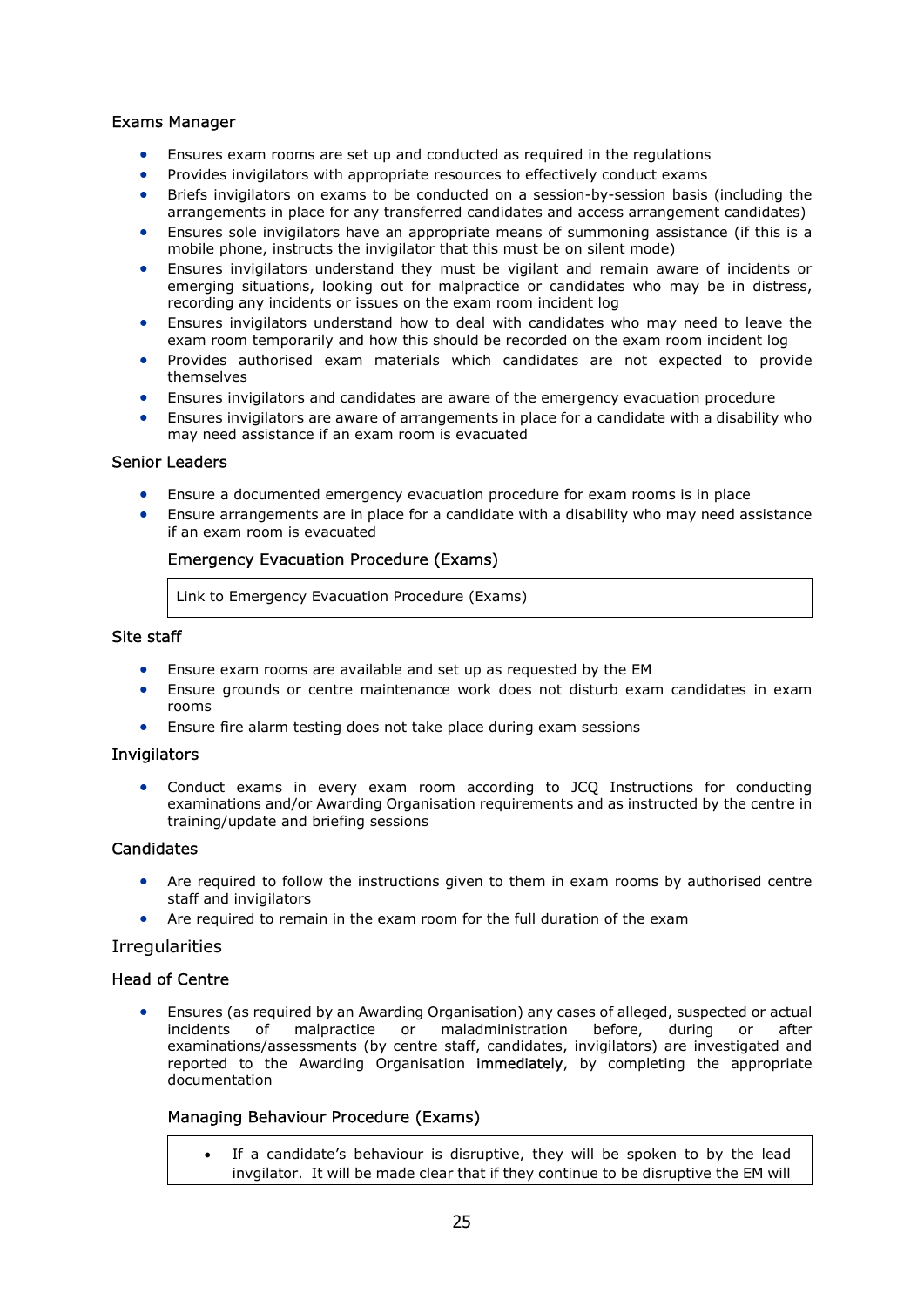be called and they may be asked to leave the exam room. The disruption must be logged

- If the disruptive behaviour continues, the EM will be called to speak to the candidate and if necessary escort the candidate out of the exam room
- If the behaviour can not be resolved by the EM, a member of the SLT will be called to assist

## Malpractice Policy (Exams)

Link to Malpractice Policy (Exams) emailed Exams Office 14/10 to be released in November

#### Senior Leaders

- Ensure support is provided for the EM and invigilators when dealing with disruptive candidates in exam rooms
- Ensure that internal disciplinary procedures relating to candidate behaviour are instigated, when appropriate

## Exams Manager

- Provides an exam room incident log in all exam rooms for recording any incidents or irregularities
- Actions any required follow-up and reports to Awarding Organisations as soon as practically possible after the exam has taken place

#### Invigilators

 Record any incidents or irregularities on the exam room incident log (for example, late/very late arrival, candidate or centre staff suspected malpractice, candidate illness or needing to leave the exam room temporarily, disruption or disturbance in the exam room, emergency evacuation)

## **Malpractice**

See Irregularities above.

#### Special consideration

#### Senior Leaders

Provide signed evidence to support eligible applications for special consideration

#### Exams Manager

- Processes eligible applications for special consideration to Awarding Organisations
- Gathers evidence which may need to be provided by other staff in centre or candidates
- Submits requests to Awarding Organisations to the external deadline

#### Special Consideration Procedure

The EM will enter candidates for Special Considerations in line with the JCQ A guide to the special consideration process.

## **Candidates**

• Provide appropriate evidence to support special consideration applications, where required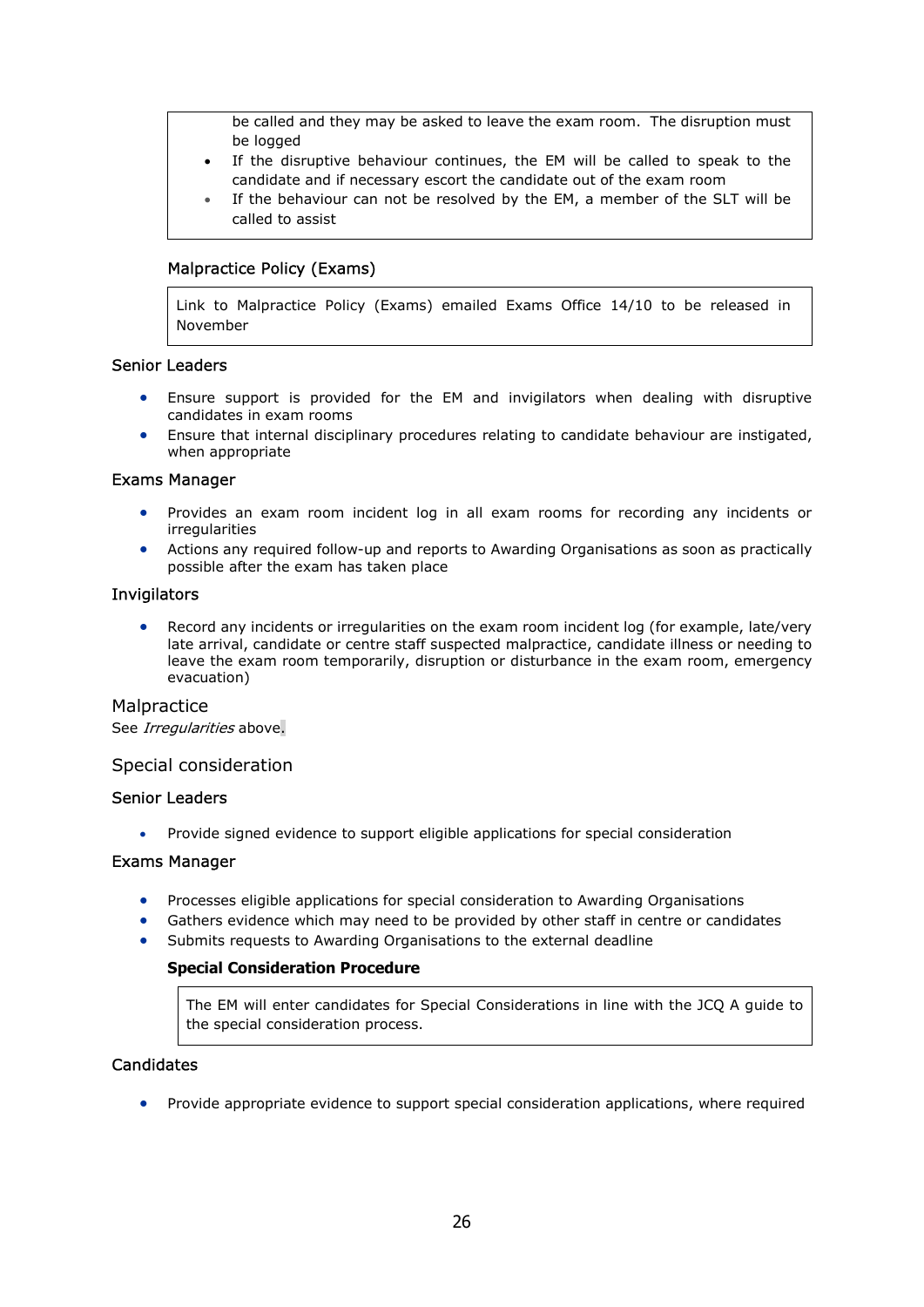## Unauthorised items

## Arrangements for unauthorised items taken into the exam room

 Certain items can be brought into the exam room with prior permission of the Exams Manager (eg medication)

### Invigilators

Are informed of the arrangements through training/ EM

### Internal exams

## Exams Manager

- **•** Briefs invigilators on conducting internal exams
- Returns candidate scripts to teaching staff for marking

## Invigilators

Conduct internal exams as briefed by the EM

## Results and post-results: roles and responsibilities

#### Internal assessment

## Senior Leaders

- Ensures teaching staff keep candidates' work, whether part of the moderation sample or not, secure and for the required period stated by JCQ and Awarding Organisations
- Ensures work is returned to candidates or disposed of according to the requirements

## Managing results day(s)

## Senior Leaders

- Identify centre staff who will be involved in the main summer results day(s) and their role
- Ensures senior members of staff are accessible to candidates after the publication of results so that results may be discussed and decisions made on the submission of any requests for post-results services and ensures candidates are informed of the periods during which centre staff will be available so that they may plan accordingly

#### Exams Manager

 Works with senior leaders to ensure procedures for managing the main summer results day(s) (a results day programme) are in place

#### Results day programme

- Candidates informed of dates and time by senior leaders/ EM
- EM to print out candidate Statements of Results and oversee room set up
- Senior leaders to ensure sufficient staff are present to manage the day
- EM to be present to collate and support on Post Exam Services

#### Site staff

- Ensure the centre is open and accessible to centre staff and candidates, as required for the collection of results
- Set up room as requested by the EM

## Accessing results

## Head of Centre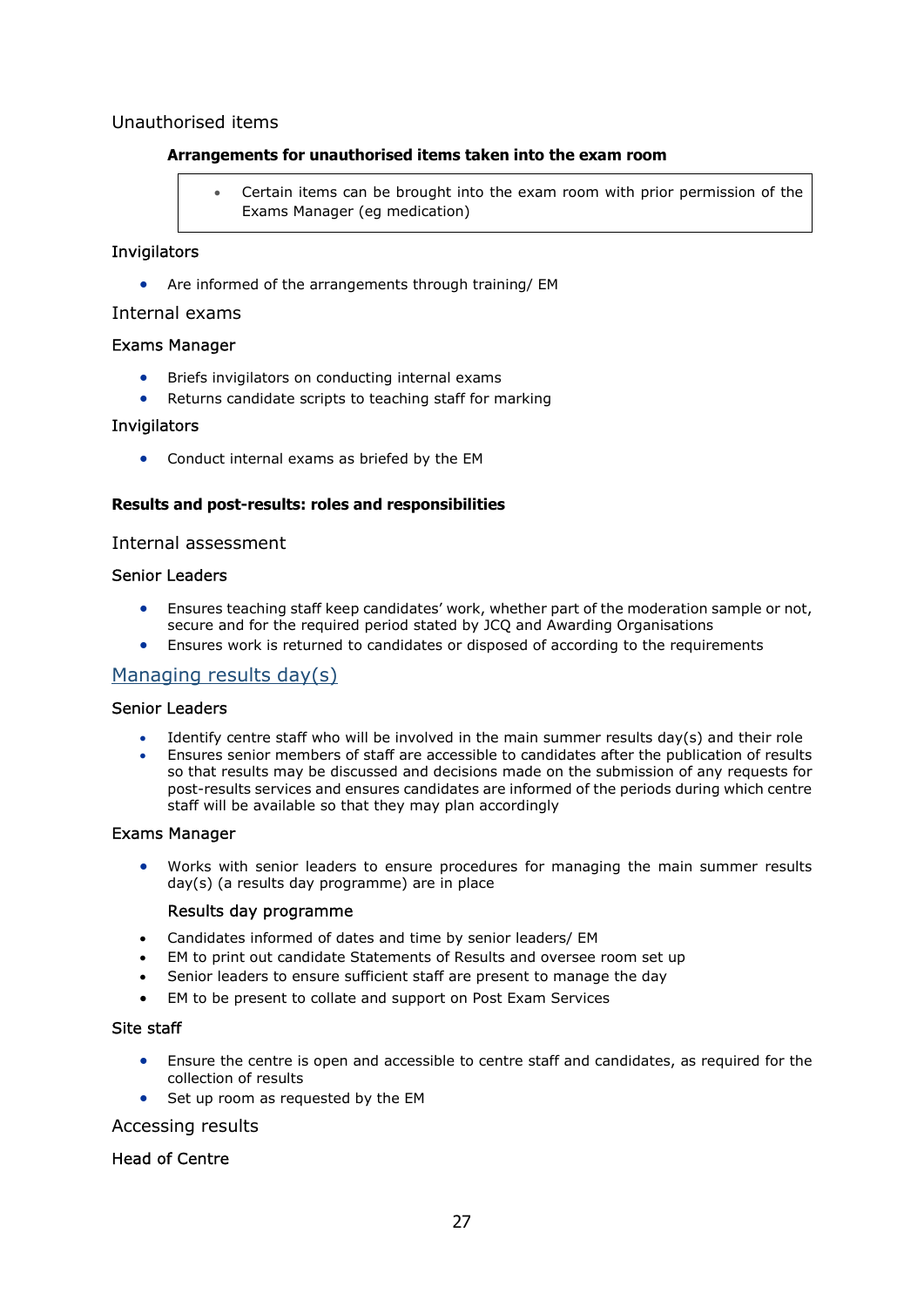- Ensures results are kept entirely confidential and restricted to key members of staff until the official dates and times of release of results to candidates
- Understands that it is not permitted to withhold provisional results from candidates under any circumstances

## Exams Manager

- Informs candidates in advance of when and how results will be released to them for each exam series
- Accesses results from Awarding Organisations under restricted release of results, where this is provided by the Awarding Organisation
- Resolves any missing or incomplete results with Awarding Organisations
- Issues statements of results to candidates on issue of results date
- Provides summaries of results for relevant centre staff on issue of results date

#### Post-results services

#### Head of Centre

- **Ensures an internal appeals procedure** is available where candidates disagree with any centre decision not to support a clerical re-check, a review of marking, a review of moderation or an appeal
- Ensures that senior members of centre staff are available immediately after the publication of results
- Understands that if the centre has concerns about one of its components/subject cohorts, then requests for reviews of marking should be submitted for all candidates believed to be affected (candidate consent is required as marks and subject grades may be lowered, confirmed or raised)

#### Exams Manager

- Provides information to all candidates and staff on the services provided by Awarding Organisations and the fees charged (see also above Briefing candidates and Access to Scripts, Reviews of Results and Appeals Procedures)
- Publishes internal deadlines for requesting the services to ensure the external deadlines can be effectively met
- Provides a process to record requests for services and to collect candidate informed consent (after the publication of results) and fees where relevant
- Submits requests to Awarding Organisations to meet the external deadline for the particular service
- Tracks requests to conclusion and informs candidates and relevant centre staff of outcomes
- Updates centre results information, where applicable

#### Teaching staff

- Meet internal deadlines to request the services and gain relevant candidate informed consent
- Identify the budget to which fees should be charged

#### **Candidates**

- Meet internal deadlines to request the services
- Provide informed consent and fees, where relevant

#### Analysis of results

#### Data Manager

- Provides analysis of results to appropriate centre staff
- Provides results information to external organisations where required
- Undertakes the secondary school and college (key stage  $4/16-18$ ) performance tables June and September checking exercise (where applicable)